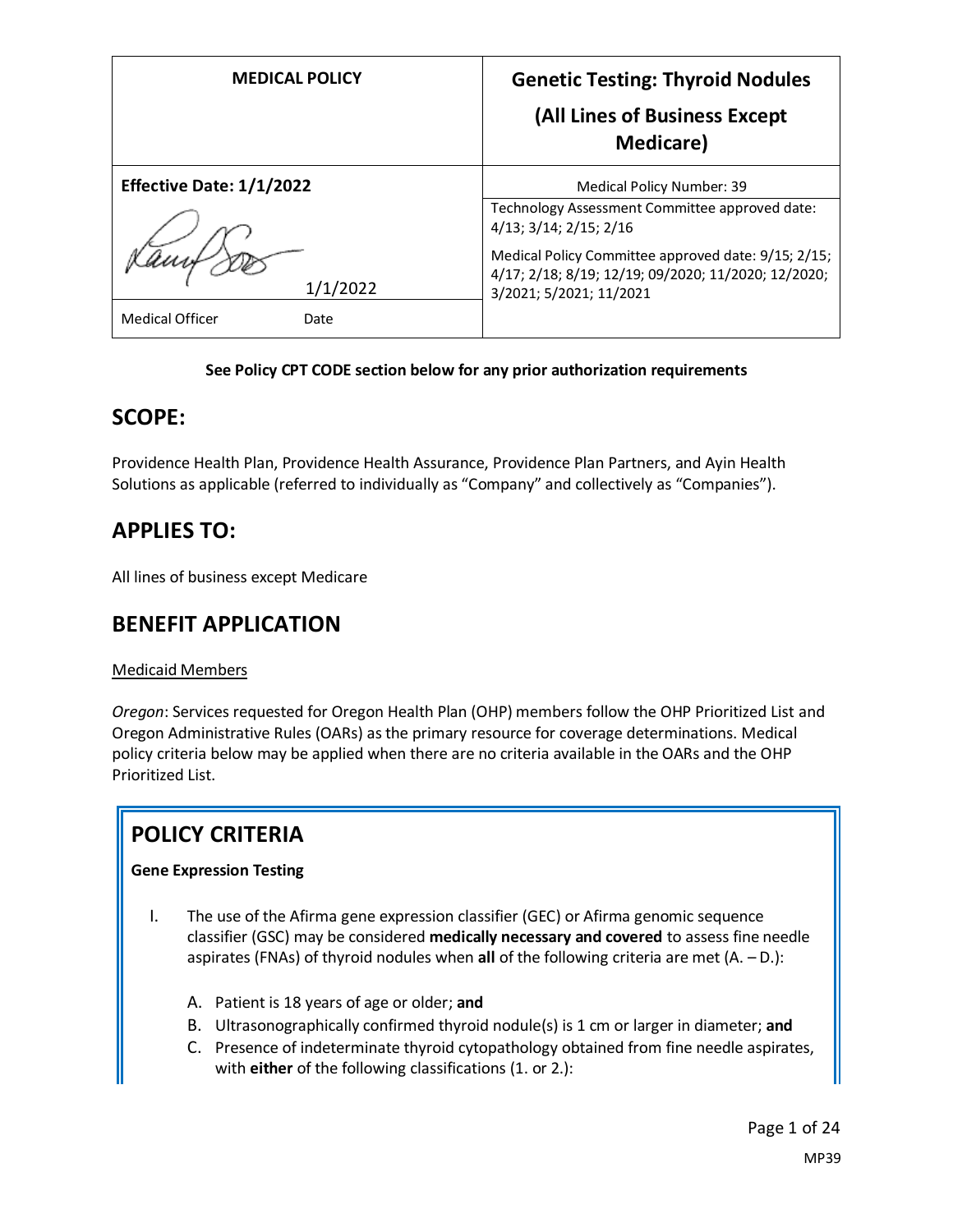- 1. Bethesda class III: atypia of undetermined significance (AUS) or follicular lesion of undetermined significance (FLUS) (se[e Policy Guidelines](#page-2-0) section below for Bethesda classification); **or**
- 2. Bethesda class IV: Follicular/Hürthle cell neoplasm or suspicious for a follicular/Hürthle cell neoplasm (se[e Policy Guidelines](#page-2-0) section below for Bethesda classification); **and**
- D. The patient is not undergoing thyroid surgery for diagnostic confirmation.
- II. The use of the Afirma GEC or Afirma genomic sequence classifier (GSC) to assess FNAs of thyroid nodules is considered **investigational and not covered** when criterion I. above is not met, including, but not limited to:
	- A. Patient under the age of 18 years.
	- B. Evaluation of FNA when cytology has classified the nodule with Bethesda diagnostic categories I, II, V, or VI.
	- C. Evaluation of specimen other than fine needle aspirate (FNA) of thyroid nodules.
- III. The use of all GECs or GSCs (other than Afirma tests listed in criterion I), including miRNA classifiers, is considered **investigational and not covered** for all indications. This includes, but is not limited to, the following classifiers:
	- A. Afirma BRAF
	- B. Afirma MTC
	- C. Afirma Xpression Atlas
	- D. ThyraMIR
	- E. Rosetta GX Reveal

#### **Mutational Analysis**

IV. Mutation analysis of fine needle aspirates (FNA) of the thyroid, including, but not limited to the following is considered **investigational and not covered**:

- A. ThyroSeq (any version)
- B. ThyGenX
- C. ThyGeNext Thyroid Oncogene Panel
- D. Thyroid Cancer Mutation Panel
- E. ThyroSeq Genomic Classifier
- F. Individual gene mutations (e.g., BRAF V600E, KRAS, NRAS, HRAS)
- G. Gene rearrangements (e.g., RET/PTC, PAX8/PPARγ)

Link t[o Policy Summary](#page-19-0)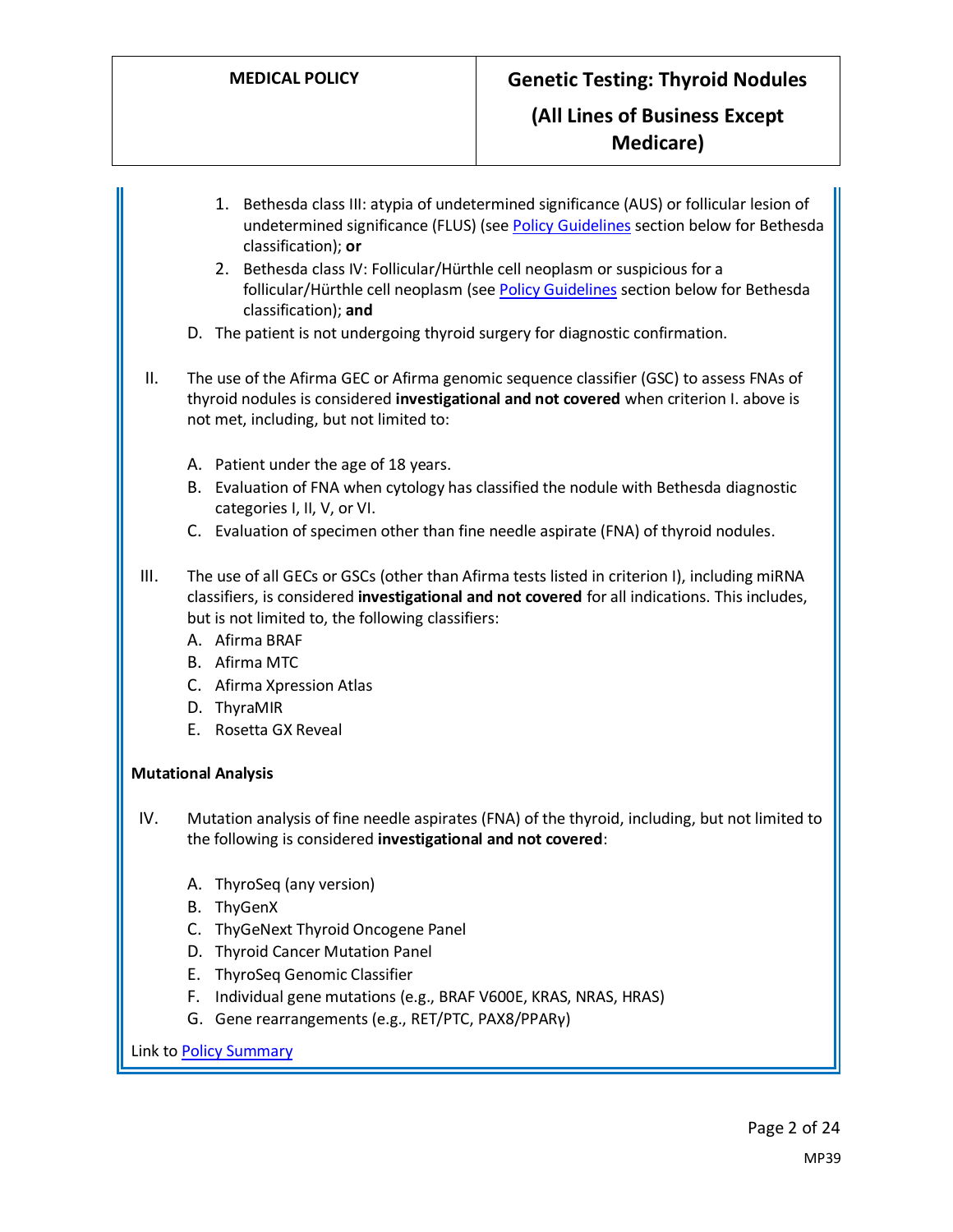# **POLICY GUIDELINES**

<span id="page-2-0"></span>Table 1: The Bethesda System for Reporting Thyroid Cytopathology (Adapted from Cibas et al., 2009.)<sup>1</sup>

| <b>Bethesda Classification</b> | <b>Cytological Classification</b>                                                               | <b>Risk of Malignancy (%)</b> |
|--------------------------------|-------------------------------------------------------------------------------------------------|-------------------------------|
|                                | Nondiagnostic or<br>unsatisfactory                                                              | 1%-4%                         |
| $\mathbf{I}$                   | Benign                                                                                          | 0%-3%                         |
| III                            | Atypia of undetermined<br>significance, or follicular<br>lesion of undetermined<br>significance | 5%-15%                        |
| IV                             | Follicular/Hürthle cell<br>neoplasm or suspicious for a<br>follicular/Hürthle cell<br>neoplasm  | 15%-30%                       |
| $\mathsf{V}$                   | Suspicious for malignancy                                                                       | 60%-75%                       |
| VI                             | Malignant                                                                                       | 97%-99%                       |

# **BILLING GUIDELINES**

Afirma

- *For claims received prior to 01/01/2016*: CPT code 81479, unlisted molecular pathology procedure.
- *For claims billed on or after 01/01/2016*: 2016 CPT code 81545, Oncology (thyroid), gene expression analysis of 142 genes.
- Afirma GSC is reimbursed only once per date of service regardless of the number of nodules submitted for testing.
- Afirma GSC is indicated only once per thyroid nodule per lifetime.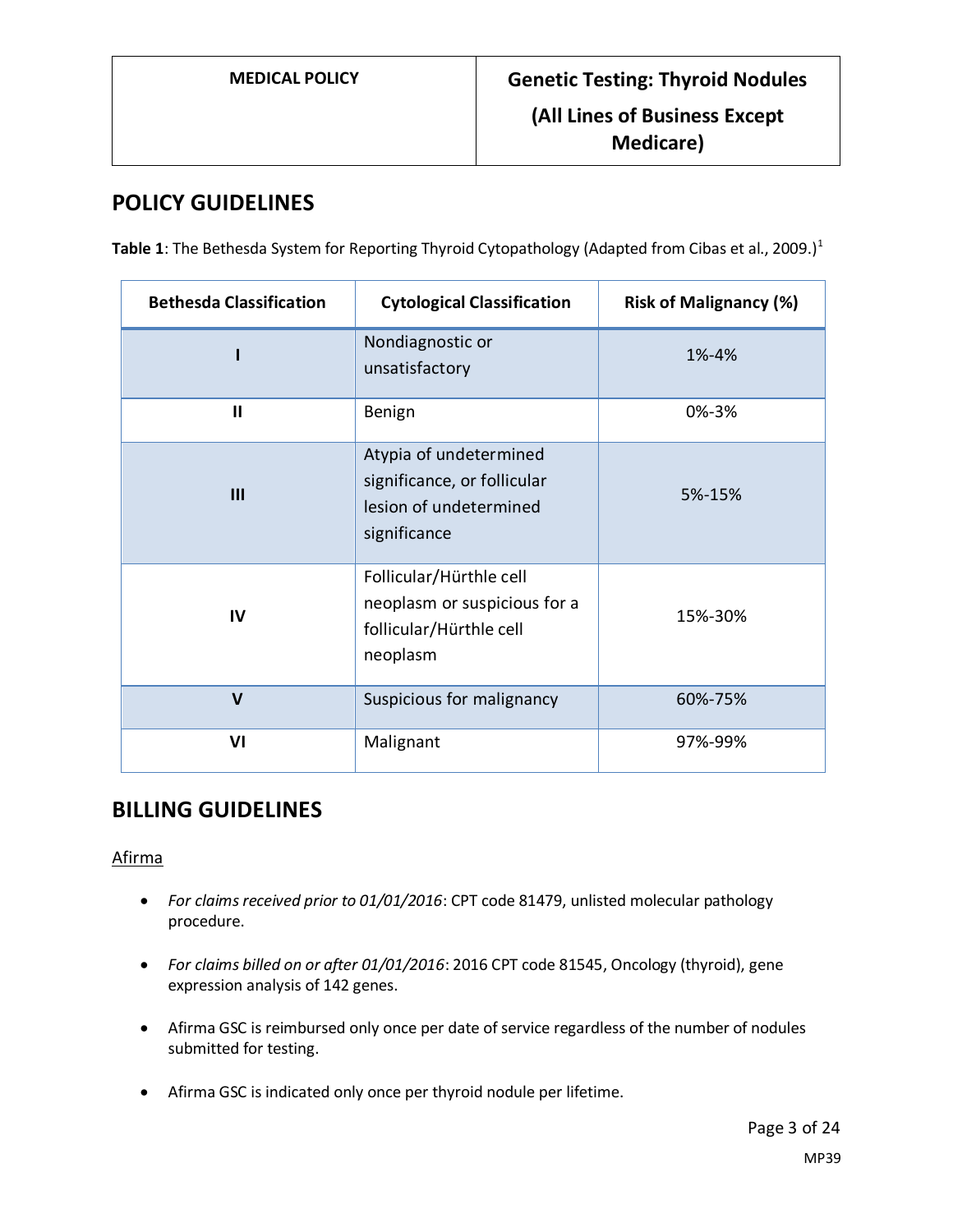# **CPT CODES**

| <b>All Lines of Business Except Medicare</b> |                                                                                                                                                                                                                                                                                                                                     |  |
|----------------------------------------------|-------------------------------------------------------------------------------------------------------------------------------------------------------------------------------------------------------------------------------------------------------------------------------------------------------------------------------------|--|
|                                              | <b>Prior Authorization Required</b>                                                                                                                                                                                                                                                                                                 |  |
| 81210                                        | BRAF (B-Raf proto-oncogene, serine/threonine kinase) (eg, colon cancer, melanoma),<br>gene analysis, V600 variant(s)                                                                                                                                                                                                                |  |
| 81311                                        | NRAS (neuroblastoma RAS viral [v-ras] oncogene homolog) (eg, colorectal carcinoma),<br>gene analysis, variants in exon 2 (eg, codons 12 and 13) and exon 3 (eg, codon 61)                                                                                                                                                           |  |
| 81401                                        | Molecular Pathology Procedure, Level 2                                                                                                                                                                                                                                                                                              |  |
| 81403                                        | Molecular Pathology procedure, Level 4                                                                                                                                                                                                                                                                                              |  |
| 81404                                        | Molecular Pathology Procedure, Level 5                                                                                                                                                                                                                                                                                              |  |
| 81405                                        | Molecular Pathology Procedure, Level 6                                                                                                                                                                                                                                                                                              |  |
| 81406                                        | Molecular Pathology Procedure, Level 7                                                                                                                                                                                                                                                                                              |  |
| 81445                                        | Targeted genomic sequence analysis panel, solid organ neoplasm, DNA analysis, and<br>RNA analysis when performed, 5-50 genes (eg, ALK, BRAF, CDKN2A, EGFR, ERBB2, KIT,<br>KRAS, NRAS, MET, PDGFRA, PDGFRB, PGR, PIK3CA, PTEN, RET), interrogation for<br>sequence variants and copy number variants or rearrangements, if performed |  |
| Afirma (Veracyte)                            |                                                                                                                                                                                                                                                                                                                                     |  |
| 81545                                        | <b>TERMED 12/31/2020</b>                                                                                                                                                                                                                                                                                                            |  |
|                                              | Oncology (thyroid), gene expression analysis of 142 genes, utilizing fine needle aspirate,<br>algorithm reported as a categorical result (eg, benign or suspicious)                                                                                                                                                                 |  |
| 81546                                        | Oncology (thyroid), mRNA, gene expression analysis of 10,196 genes utilizing fine                                                                                                                                                                                                                                                   |  |
|                                              | needle aspirate, algorithm, reported as a categorical result (eg benign or suspicious)                                                                                                                                                                                                                                              |  |
| <b>Not Covered</b>                           |                                                                                                                                                                                                                                                                                                                                     |  |
| 0018U                                        | Oncology (thyroid), microRNA profiling by RT-PCR of 10 microRNA sequences, utilizing<br>fine needle aspirate, algorithm reported as a positive or negative result for moderate to<br>high risk of malignancy                                                                                                                        |  |
| 0026U                                        | Oncology (thyroid), DNA and mRNA of 112 genes, next-generation sequencing, fine<br>needle aspirate of thyroid nodule, algorithmic analysis reported as a categorical result<br>("Positive, high probability of malignancy" or "Negative, low probability of malignancy")                                                            |  |
| 0204U                                        | Oncology (thyroid), mRNA, gene expression analysis of 593 genes (including BRAF, RAS,<br>RET, PAX8, and NTRK) for sequence variants and rearrangements, utilizing fine needle<br>aspirate, reported as detected or not detected                                                                                                     |  |
| 0208U                                        | <b>TERMED 12/31/2021</b>                                                                                                                                                                                                                                                                                                            |  |
|                                              | Oncology (medullary thyroid carcinoma), mRNA, gene expression analysis of 108 genes,                                                                                                                                                                                                                                                |  |
|                                              | utilizing fine needle aspirate, algorithm reported as positive or negative for medullary                                                                                                                                                                                                                                            |  |
|                                              | thyroid carcinoma                                                                                                                                                                                                                                                                                                                   |  |
| 0245U                                        | Oncology (thyroid), mutation analysis of 10 genes and 37 RNA fusions and expression of                                                                                                                                                                                                                                              |  |
|                                              | 4 mRNA markers using next-generation sequencing, fine needle aspirate, report                                                                                                                                                                                                                                                       |  |
|                                              | includes associated risk of malignancy expressed as a percentage                                                                                                                                                                                                                                                                    |  |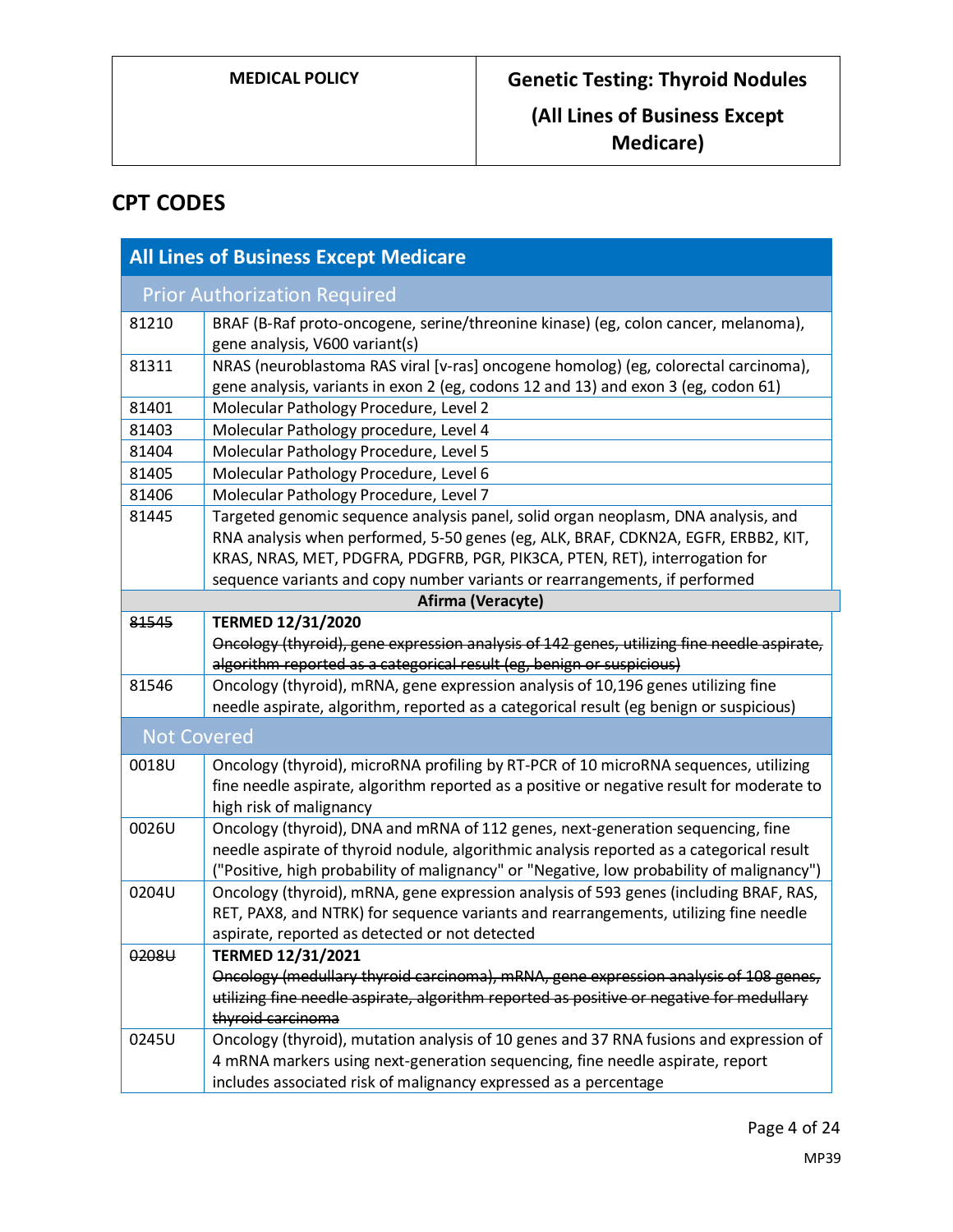# **MEDICAL POLICY Genetic Testing: Thyroid Nodules**

# **(All Lines of Business Except Medicare)**

| 0287U                                                                                       | Oncology (thyroid), DNA and mRNA, next-generation sequencing analysis of 112 genes,<br>fine needle aspirate or formalin-fixed paraffin-embedded (FFPE) tissue, algorithmic<br>prediction of cancer recurrence, reported as a categorical risk result (low, intermediate,<br>high) |
|---------------------------------------------------------------------------------------------|-----------------------------------------------------------------------------------------------------------------------------------------------------------------------------------------------------------------------------------------------------------------------------------|
| <b>Unlisted Codes</b>                                                                       |                                                                                                                                                                                                                                                                                   |
| All unlisted codes will be reviewed for medical necessity, correct coding, and pricing at   |                                                                                                                                                                                                                                                                                   |
| the claim level. If an unlisted code is billed related to services addressed in this policy |                                                                                                                                                                                                                                                                                   |
| then prior-authorization is required.                                                       |                                                                                                                                                                                                                                                                                   |
| 81479                                                                                       | Unlisted molecular pathology procedure                                                                                                                                                                                                                                            |
| 81599                                                                                       | Unlisted multianalyte assay with algorithmic analysis                                                                                                                                                                                                                             |
| 84999                                                                                       | Unlisted chemistry procedure                                                                                                                                                                                                                                                      |

# **DESCRIPTION**

#### Thyroid Nodules and Thyroid Cancer

Thyroid nodules (also called tumors or growths) are caused by overproliferation of thyroid gland cells and are three times as prevalent in women as in men. The lifetime risk of developing a thyroid nodule is 5% to 10% in the United States, with most diagnoses being made in individuals over 45 years of age. Thyroid nodules may be benign or malignant. Benign nodules typically pose no immediate danger to the patient and do not usually require treatment. Malignant nodules can invade nearby organs and tissues and metastasize to other parts of the body and may become life-threatening if not surgically removed.

Thyroid nodules have a 5% to 15% risk of malignancy. The initial diagnostic step in determining a nodule's status (benign or malignant) involves fine needle aspiration (FNA) biopsy followed by cytopathologic analysis and classification via the Bethesda system. The Bethesda System contains six diagnostic categories, each with specified cytopathology characteristics, associated risk of malignancy, and typical treatment options.<sup>1</sup> (See [Table 1](#page-2-0) above regarding the Bethesda system for reporting thyroid cytopathology). Between 15% to 30% of FNA samples result in indeterminate cytologic classification (Bethesda class III or IV). Indeterminate nodules have a roughly 24% risk of malignancy and most patients undergo diagnostic thyroid surgery (lobectomy) followed by histopathologic analysis, which is the current standard for assessing indeterminate nodules.

Since approximately 75% of indeterminate nodules are ultimately classified as benign, a number of diagnostic technologies have emerged that may help reclassify indeterminate samples, thereby sparing a large number of patients with potentially benign nodules from diagnostic thyroid surgery and allowing patients the option to undergo observation. Currently, observation for benign nodules includes repeat ultrasound after 6-12 months, and if stable for one to two years, then subsequent ultrasound at 3- to 5 year intervals.<sup>2</sup>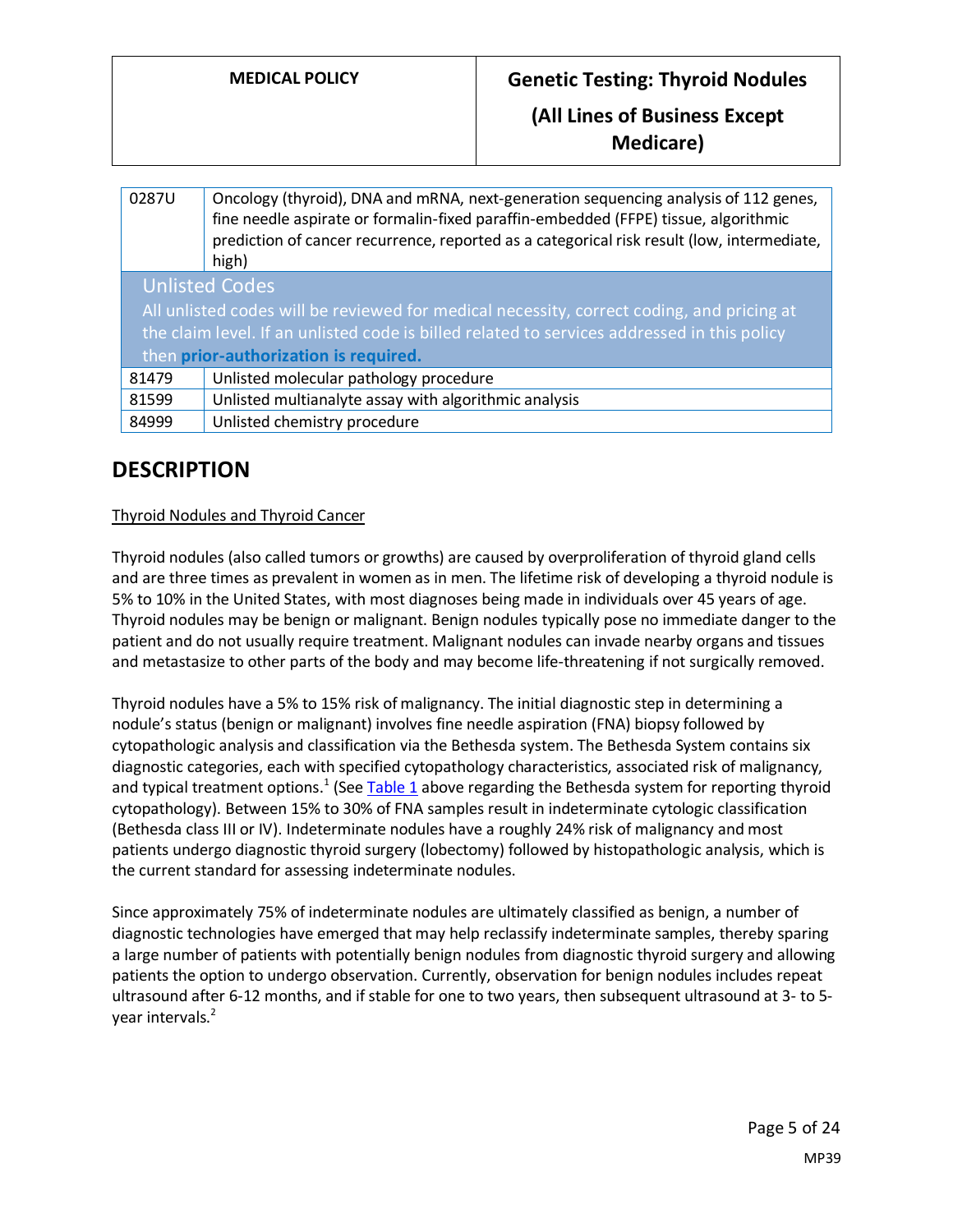#### Genetics of Thyroid Cancer

In recent years, significant advances in understanding the genetic mechanisms of thyroid cancer have changed the way thyroid nodules are treated clinically. Several molecular markers have been associated with malignancy, including point mutations in the BRAF and RAS genes and gene fusions of RET/PTC and PAX8/PPAR. In addition, microRNAs (miRNAs), which are noncoding RNAs that can regulate gene expression, have been found to be dysregulated in malignant thyroid nodules and are currently being evaluated as a potential tool to differentiate between benign and malignant thyroid nodules. There are a number of commercially available tests that are marketed as "gene expression classifier (GEC)" tests intended to aid in the reclassification of indeterminate thyroid nodules as either more or less likely to be benign or malignant based on the genetic profile. These tests are not intended to diagnose different sub-types of thyroid neoplasms. These tests are described below.

#### *Afirma® (Veracyte)*

#### The Afirma<sup>®</sup> suite of tests include the following:<sup>3</sup>

The Afirma® Gene Expression Classifier (GEC) is a "rule out" test intended to help identify thyroid nodules that are at low risk for malignancy after cytologic analysis from a FNA biopsy returns an indeterminate result. The GEC assay uses RNA extracted from patient FNA samples to quantify the expression levels of 142 cancer-related genes. A proprietary algorithm integrates these measures into a malignancy risk score used to reclassify cytologically indeterminate nodules as "benign" or "suspicious for malignancy." A reclassification of the nodule to "benign" enables low-risk patients to opt for clinical surveillance and avoid diagnostic thyroid surgery.

The Afirma Malignancy Classifier (AMC) test consists of the Afirma GEC plus Afirma BRAF and Afirma Medullary Thyroid Cancer (MTC). The Afirma BRAF is a BRAF V600E RNA classifier and Afirma MTC is an RNA classifier that identifies the presence of medullary thyroid carcinoma (MTC). The AMC test results are designed to inform surgical strategy for those patients headed to surgery based on their cytopathology or Afirma GEC results.

The Afirma Genomic Sequencing Classifier (GSC) test includes an additional malignancy classifier component, the RET/PTC fusion gene.

The Afirma Xpression Atlas is an RNA sequencing-based test added on to the Afirma GSC to provide physicians with genomic alteration information from the same FNA samples as used in GST testing. Afirma Xpression Atlas was designed to enable physicians to tailor surgery strategy or treatment options for patients with cancerous thyroid nodules or nodules suspicious for cancer. The test measures 761 DNA variants and 130 RNA fusions and is intended use is among cytologically indeterminate nodules that are Afirma GSC suspicious, Bethesda V/VI nodules, or known thyroid metastases.

#### *RosettaGX Reveal (Rosetta Genomics Ltd.)*

The RosettaGX Reveal test is a quantitative reverse transcription PCR (qRT-PCR)-based profiling test that measures expression levels of 24 microRNAs (miRNAs) in RNA extracted from FNA biopsy smears or cell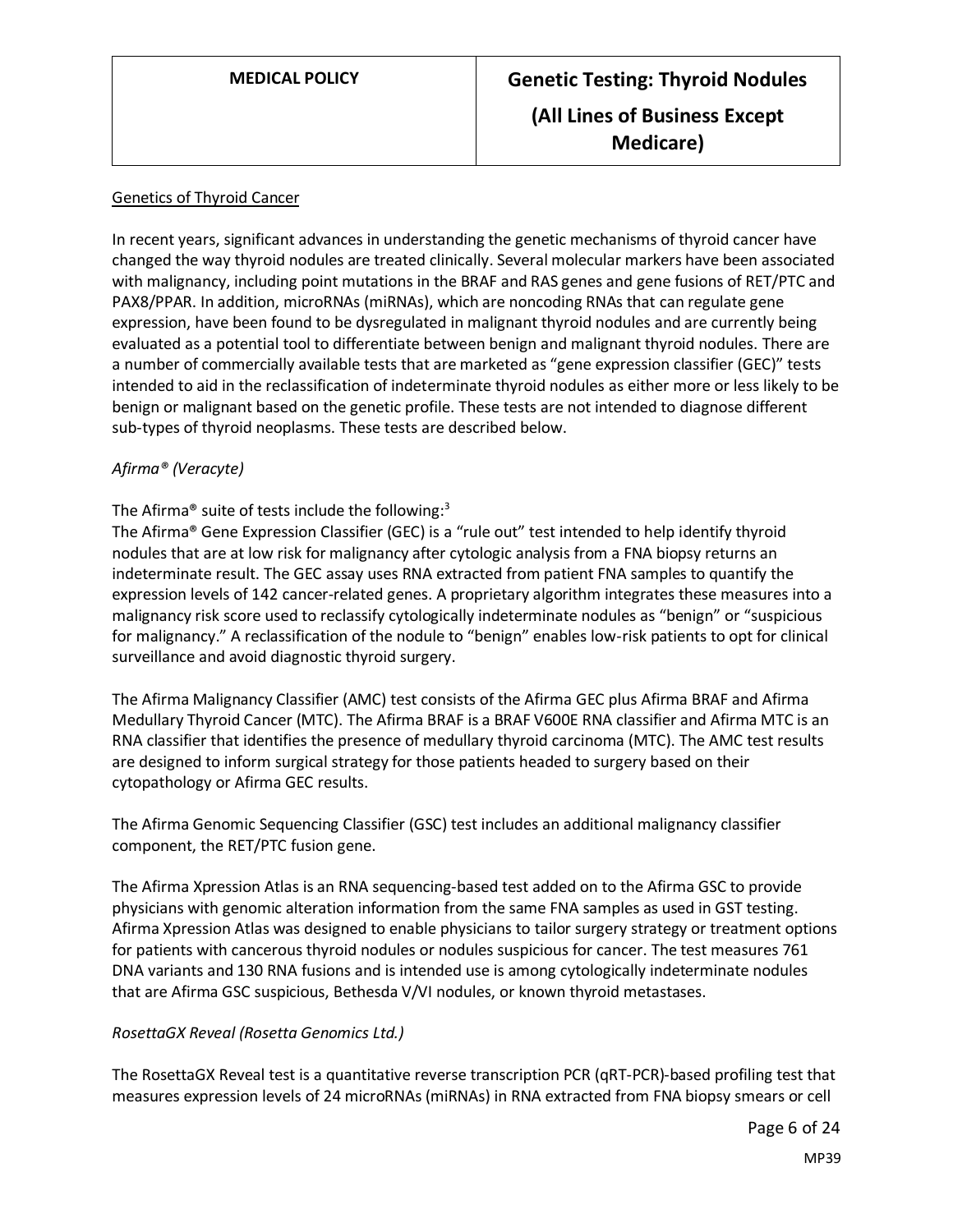blocks. The assay is intended to differentiate indeterminate thyroid nodules as benign, suspicious for malignancy, or as having high risk for medullary carcinoma. The assay is intended for nodules that are greater than 0.5 centimeters in patients aged 18 years or older. A proprietary algorithm classifier is used to differentiate thyroid nodules as benign or suspicious for malignancy. In addition, the test measures the hsa-miR-375 marker for medullary carcinoma.

#### *ThyGeNEXT® + ThyraMIR™ / (Interspace Diagnostics)*

ThyGeNEXT® (ThyGenX®) Thyroid Oncogene Panel and ThyraMIR™ Theyroid miRNA Classifier are complimentary "rule in" tests intended to identify malignancy in thyroid nodules for which cytopathology analysis after FNA has yielded an indeterminate result.<sup>4</sup>

ThyGeNEXT (and its predecessor, ThyGenX) uses a PCR-based enrichment from FNA biopsy and nextgeneration sequencing (NGS) analysis of a panel of thyroid cancer relevant markers, including but not limited to mutations in the BRAF, HRAS, KRAS, NRAS, and PIK3CA gene; and testing for the presence of fusion genes. ThyGenX was developed based on older PCR-based miRInform test but the current version uses NGS and has increased panel content. Although the company has indicated that there is 98-100% concordance between the older miRInform assay and the new ThyGeNEXT assay, no peer-reviewed publications were identified that could confirm this claim.

ThyraMIR is a microRNA (miRNA) gene expression classifier, which evaluates the expression of 10 miRNAs, and is used reflexively when results from the ThyGeNEXT test are negative. The intent of the ThyraMIR GEC is to assess the risk of thyroid nodules being either benign or malignant and help reduce unnecessary surgeries in conjunction with all other available clinical data.

#### *ThyroSeq®, ThyroSeq v2 and ThyroSeq v3 (University of Pittsburgh Medical Center/CBL Path)*

Since 2007, the ThyroSeq® Genomic Classifier (GC) has been offered.<sup>5</sup> From the first version (v0) to the 112-gene panel, ThyroSeq is intended for the pre-operative assessment of thyroid nodules with indeterminate cytology. ThyroSeq v3 uses NGS technology to sequence DNA and RNA, evaluating 112 genes and detecting four classes of genetic alterations: mutations, gene fusions, gene expression alterations and copy number variants (CNVs). The test utilizes a proprietary Genomic Classifier (GC) based on the algorithmic analysis of all detected genetic alterations and reports the test result as Positive or Negative.

# **REVIEW OF EVIDENCE**

A review of the ECRI, Hayes, Cochrane, and PubMed databases was conducted regarding the use of molecular marker evaluation of fine needle aspirates of thyroid nodules. Below is a summary of the available evidence identified through October 2021.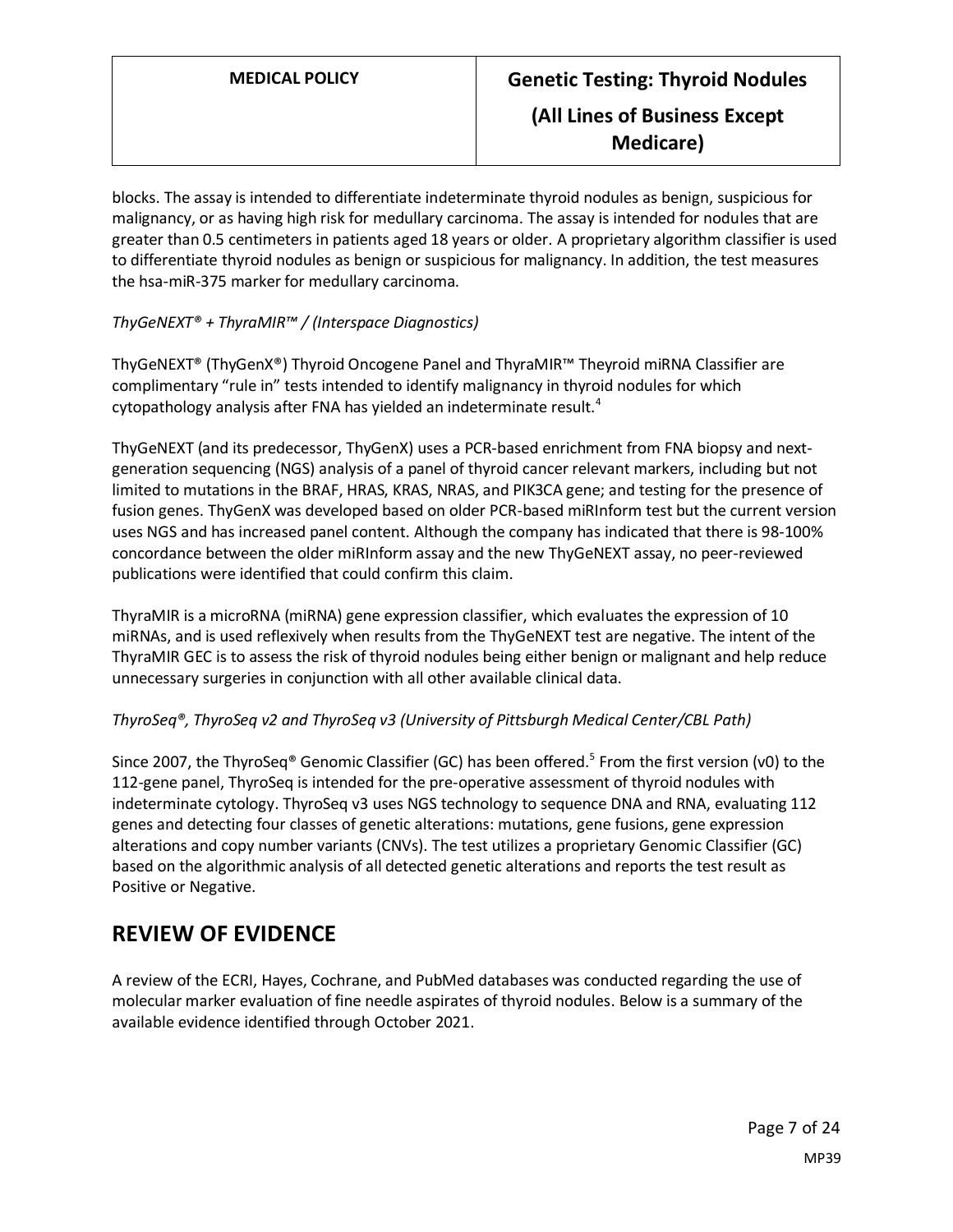#### Afirma (Veracyte)

• In 2021, Hayes published a molecular test assessment on the Afirma genomic sequencing classifier (GSC) by Veracyte Inc.<sup>6</sup> Ten studies were included, one study on analytical validity, 8 studies on clinical validity, and 3 studies on clinical utility. A low-quality study suggested that the test is accurate, repeatable, and reproducible. This study was limited in that it did not address within-tumor heterogeneity. The 8 studies on clinical validity found that the GCS test has a high sensitivity of 90.6%-100% and high negative predictive value of 85%-100%. The GCS test performed better than the GEC test in terms of specificity and positive predictive value in most of the studies evaluated. Studies were limited by small sample sizes, and lack of significant findings. The 3 studies on clinical utility were of very low quality and suggested that the GSC test lowered surgical rate compared to the GEC test. Studies were limited by retrospective study design and small sample sizes.

Hayes concluded, "There is limited but positive evidence to suggest that the Afirma GSC test may identify patients with benign thyroid nodules among those deemed indeterminate by cytopathology so that these patients may avoid unnecessary surgery. The initial evidence showed that the GSC test had high sensitivity and NPV. At the same time, the specificity and PPV varied between studies as there were a limited number of Afirma benign nodules resected to confirm the test performance. Although the evidence suggested that the GSC test had better specificity and PPV than the GEC test, studies could not demonstrate statistically significant differences in the values due to the small numbers of resected nodules. Additional studies are needed to report the follow-up of patients with Afirma benign results, specifically around missed malignancies, to support the test performance." 6 Hayes gave the Afirma GCS a C rating.

#### *Analytical Validity*

• In 2018 (archived 2019), Hayes published a review of the Afirma tests, including four studies reporting on the analytical validity.<sup>7</sup> Only two of the four studies included that reported on test performance addressed the main Afirma GEC test, one of which was the initial development and performance study of the GEC test. One study reported on the analytical performance of the Afirma BRAF V600E assay, and one study evaluated the test performance of the Afirma reflexive Medullary Thyroid Carcinoma (MTC) Classifier assay. One study by Chudova et al. reported the sensitivity of the Afirma GEC classifier as 100% (95% CI, 64% to 100%) and the specificity as 73.3% (95% CI, 49% to 89%).<sup>8</sup> The study by Walsh et al. reported on intra- and interassay variability with concordance 93.9 - 97.3% and interlaboratory variability between two laboratories as having 100% concordance on a 22-sample test.<sup>9</sup> Despite the fact that the performance measures were based on small sample sizes (22-37 samples), the review concluded that "there is an established assay process for the Afirma assay that is accurate and reproducible."

Also included in the Hayes review were two additional studies reporting on the test performance of the Afirma BRAF assay and the Afirma MTC assays, which were separate expression classifiers from the Afirma GEC assay. In 2013, Kloos et al. examined the analytical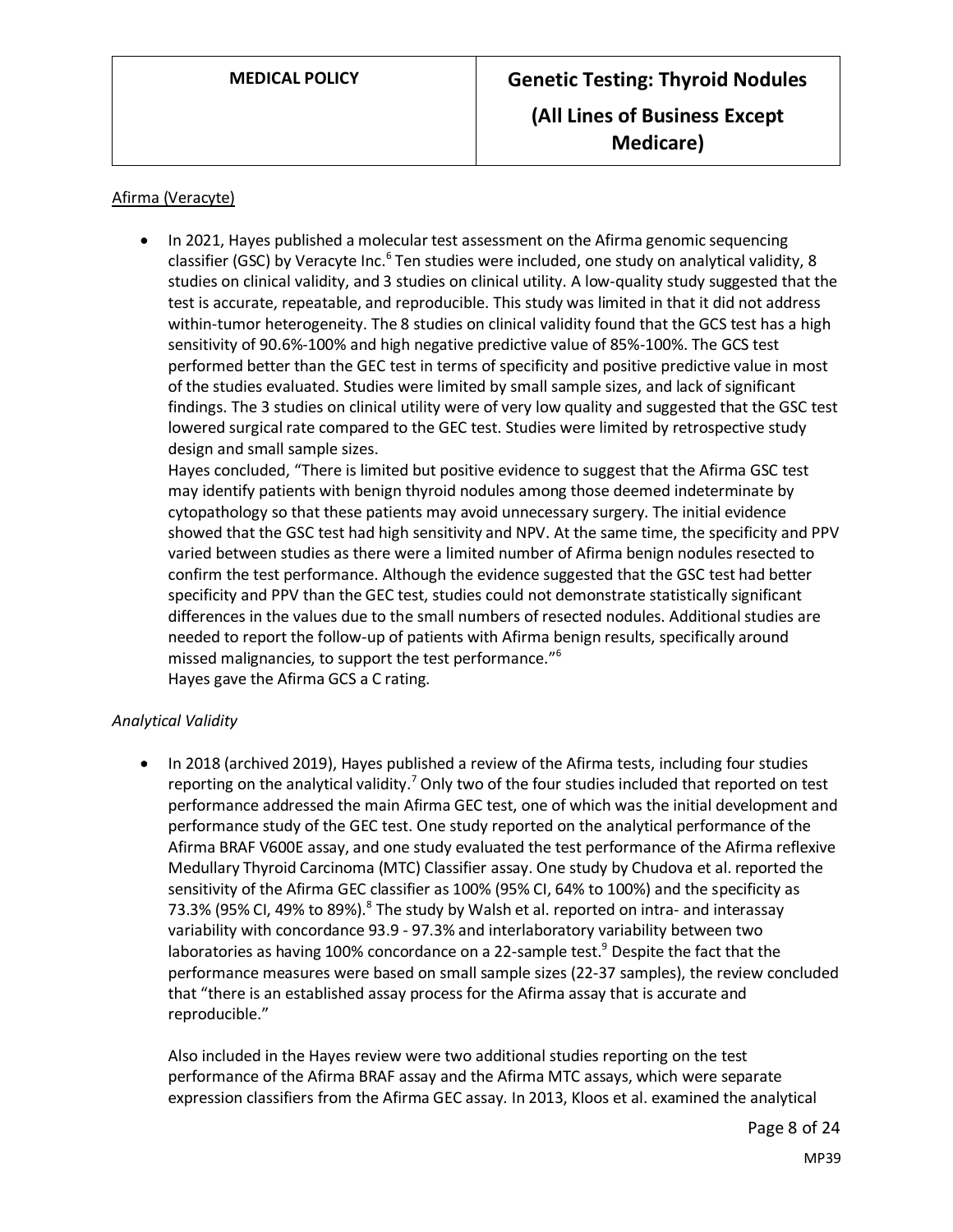# **MEDICAL POLICY Genetic Testing: Thyroid Nodules (All Lines of Business Except Medicare)**

performance of the Afirma BRAF assay, one part of the Afirma malignancy classifier assay (MCA) in a prospectively designed cohort study. Using 11 FNA specimens, the assay was determined to be reproducible across a range of 3.3% to 60%, with an average coefficient of variant of 20.8%.<sup>10</sup> In 2016, Pankratz et al. examined aspects of analytical validity of the Afirma Medullary Thyroid Carcinoma (MTC) malignancy classifier, reporting a sensitivity estimate on tissue of 96.3% (95% CI, 81% to 99.9%) and 100% concordance between two laboratories assaying 20 specimens.<sup>11</sup>

• A 2019 study by Angell and colleagues investigated the analytical and clinical validity of Afirma Xpression Atlas (XA) in thyroid nodule FNA samples.<sup>12</sup> DNA and RNA were purified from 943 blinded FNAs and compared using whole-transcriptome RNA-seq, targeted RNA-seq, and Targeted DNA-seq. Another 695 blinded FNAs were used to define performance for fusions between whole-transcriptome RNA-seq and targeted RNA-seq. Of the variants detected in the DNA at 20% variant allele frequency, XA detected 88%. XA variant detection was 89% when compared to an alternative RNA-based method. Nearly all variants or fusions detected by XA were confirmed by an alternative detection method. The study found high intra-plate reproducibility (89%-94%), inter-plate reproducibility (86%-91%), and inter-lab accuracy (90%). Among Bethesda III/IV nodules, XA had a sensitivity of 49%. The authors conclude that their findings demonstrate the analytical and clinical validation of XA in thyroid nodule evaluation and that the test is intended to supplement clinical decision-making among patients with Bethesda II-VI nodules.

### *Clinical Validity*

- In 2018, ECRI published an evidence report on the use of Afirma as a "rule out" and "rule in" test for determining thyroid nodule malignancy, including one prospective cohort study that reported on clinical validity.<sup>13</sup> The single clinical validity study included in the review study was a manufacturer-sponsored, prospective, blinded, multicenter clinical validation study that evaluated 265 FNAs from indeterminate nodules 1 cm or larger in diameter with the Afirma GEC, using surgical pathology as the reference standard.<sup>14</sup> This study was determined to be a high quality study with low risk of bias. However, variation was observed in subgroup analyses of diagnostic categories within the study. For example, while the negative predictive value (NPV) for the entire cohort (n=265 nodules) was 93% (95% CI, 86% to 97%), Bethesda class III and IV NPVs were 95% (95% CI, 85% to 99%) and 94% (95% CI, 79% to 99%), respectively, but the NPV for Bethesda class V nodules was 85% (95% CI, 0% to 85%). ECRI concluded that the Afirma GEC test is effective for ruling out malignancy. However, with reported specificities of around 50%, Afirma was deemed to be ineffective for identifying malignant nodules (as a "rule in" test). The evidence for this conclusion was rated moderate strength. Of note, ECRI acknowledged 14 additional studies that reported on the validity of the Afirma test, stating that these studies were not included in the review as they were either not sufficiently powered to contribute additional meaningful data, selected inappropriate patient populations, or had a retrospective study design.
- In the 2018 Hayes review described above, 22 studies were included that evaluated the clinical validity of the Afirma gene expression classifier.<sup>7</sup> These studies included four prospectively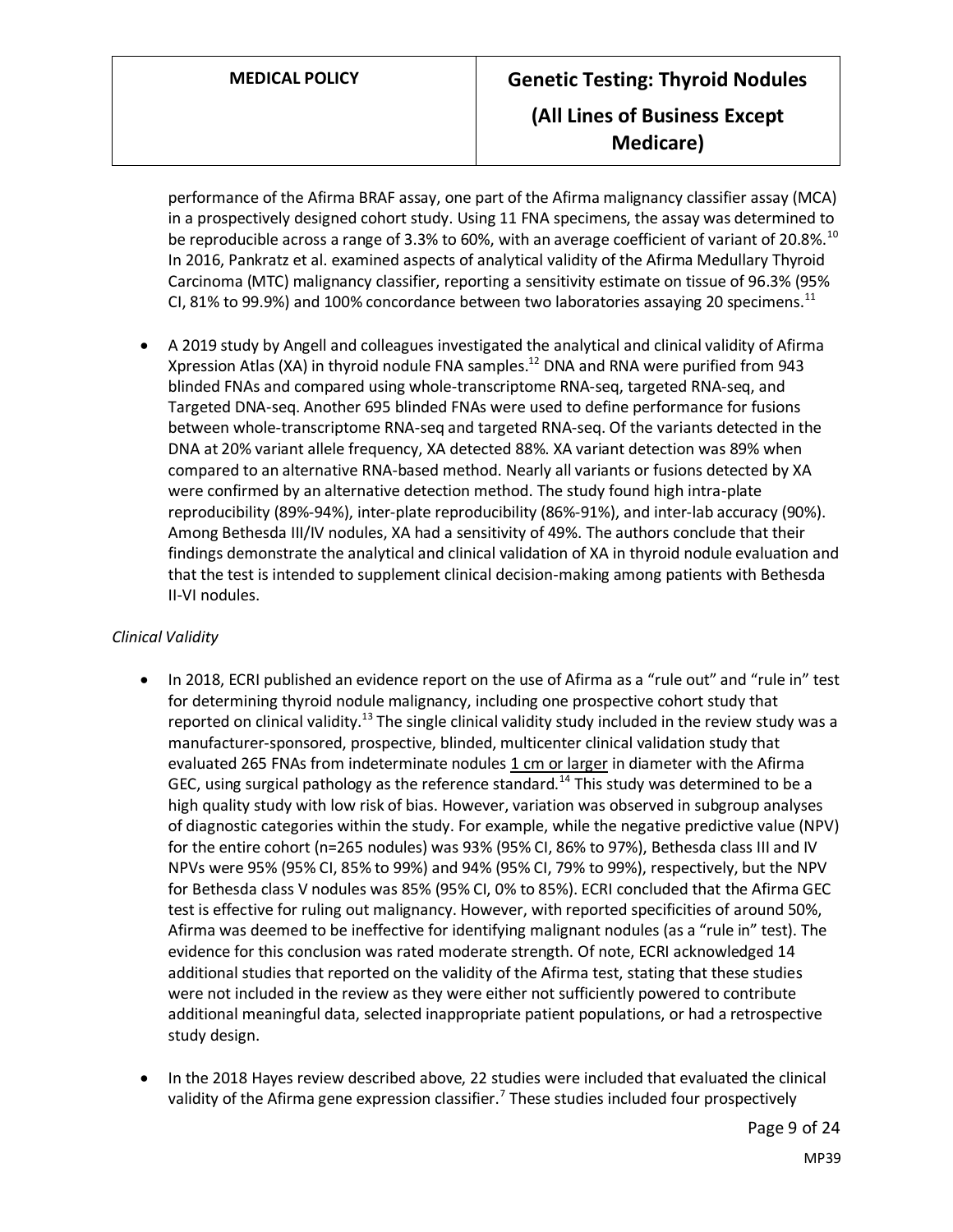# **MEDICAL POLICY Genetic Testing: Thyroid Nodules (All Lines of Business Except Medicare)**

designed studies, 17 retrospectively designed studies, and two pooled analysis studies. Of note, the majority of the included studies focused on the clinical validity of the Afirma GEC assay and did not report test performance measures for the reflexive Medullary Thyroid Carcinoma (MTC) Classifier. All studies ranged from fair- to very-poor-quality. Reported sensitivity ranged from 77.6% to 100%, and specificity ranged from 14.7% to 17%. PPV ranged from 14.3% to 57.1%. Reported NPV varied from 75% to 100%. Substantial variation was observed in subgroup analyses diagnostic categories of indeterminate nodules within individual studies as well. For example, in one retrospective case review, while the NPV for the entire cohort (n=178) was 91% (95% CI, 83% to 97%), Bethesda class III and IV NPVs were 88% (95% CI, 63% to 100%) and 92% (95% CI, 85% to 99%), respectively, but the NPV for Bethesda class V nodules was 26% (95% CI, 0% to 85%). However, the Hayes review stated that there was moderate-quality evidence for the clinical validity of the Afirma GEC assay, but noted several limitations including: contradicting data, predominately retrospectively designed studies, and small patient populations.

Also included in the Hayes review were two additional studies reporting on the clinical validity of the Afirma BRAF assay and the Afirma MTC assays. In 2013 Kloos et al. published the results of a retrospective case review to determine the frequency of BRAF mutations in cytologically classified indeterminate thyroid nodules and assess the diagnostic accuracy of the Afirma GEC with the incorporation of BRAF mutation testing.<sup>15</sup> In indeterminate nodules (AUS/FLUS, FN/SFN, and suspicious for malignancy [SUSP] classifications), 21 (10.1%) were BRAF-positive (BRAF+), with the majority identified in nodules cytologically classified as SUSP (n=18; 41.9%; 95% CI, 27% to 58%). The study also concluded that the addition of the BRAF assay did not impact the results of the Afirma GEC assay.

• In the 2016 Kloos study described above, the performance of the Afirma MTC Classifier was evaluated in 7815 indeterminate Bethesda class III and IV cases from a consecutive series of 50,430 cytologically assessed thyroid nodules.<sup>10</sup> A pooled analysis of three independent validation sets demonstrated a sensitivity of 97.9% (95% CI, 87.3% to 99.9%), a specificity of 99.8% (95% CI, 98.7% to 100%), PPV of 97.9% (95% CI, 87.3% to 99.9%), and a NPV of 99.8% (95% CI, 98.7% to 100%). Additionally, the study reported a MTC Classifier false-positive rate of 2.3% (1/43n=1 positive cases).

#### *Clinical Utility*

• In 2020, ECRI published a report addressing the Afirma Genomic Sequencing Classifier (GSC) for evaluating thyroid nodules of indeterminate cytopathologic diagnosis.<sup>16</sup> In total, results from 3 cohort studies indicated that Afirma GSC's sensitivity (≥91%) and negative predictive value (NPV; ≥96%) are capable of ruling out malignancy in thyroid nodules with indeterminate fine needle aspiration (FNA). Studies also showed high concordance between Afirma GSC and Afirma GEC (the earlier test version). An earlier evidence assessment by ECRI concluded that low-quality evidence showed fewer patients with indeterminate nodules undergo diagnostic surgery when managed with Afirma than when managed without it. ECRI deemed evidence inconclusive regarding whether Afirma reduces surgery rates in nodules classified as benign by cytology.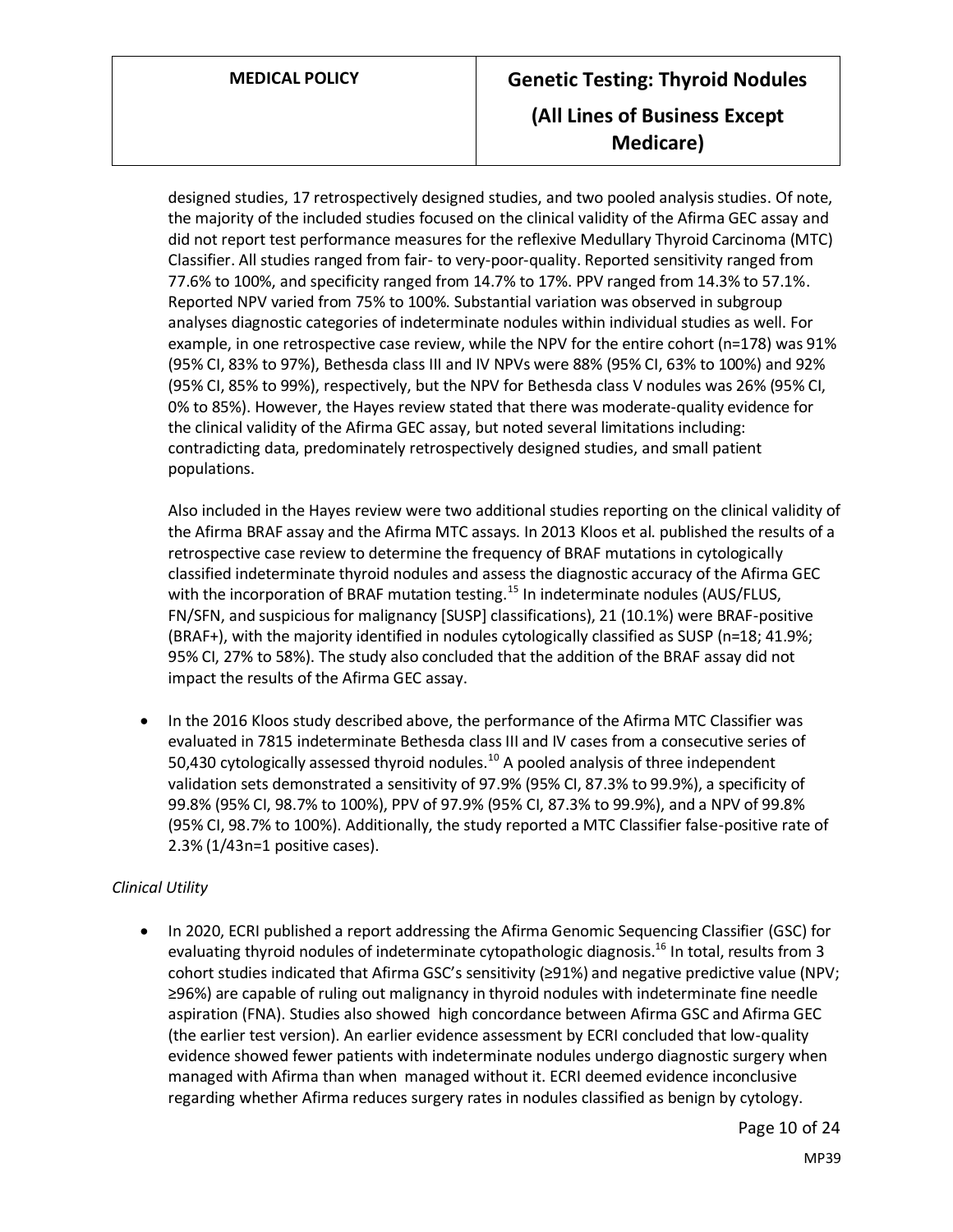Investigators concluded that evidence supporting the clinical utility of Afirma GSC was "somewhat favorable."<sup>16</sup>

- In the 2018 ECRI report described above, eight retrospective cohort studies reporting measures of Afirma GEC's were identified which assessed clinical utility.<sup>13</sup> Six studies were included that assessed the effect of Afirma test results on treatment decisions, and two studies which compared four-year outcomes of patients with indeterminate nodules that tested "benign" with Afirma by cytological evaluation. Results from one study indicated that differences in nodule growth, sonographic characteristics, and rate of malignancy were similar for patients receiving a "benign" Afirma result and those with a benign cytology result.<sup>17</sup> ECRI concluded that Afirma decreased the proportion of patients with indeterminate thyroid nodules who underwent diagnostic thyroid surgery, and that the incidence of malignancy and growth of benign nodules was similar whether a patient had received a classification of benign by either Afirma or cytology. The evidence for this conclusion was deemed to be of low strength since all of the clinical utility studies were of retrospective design and had large differences in comparison group sizes, indicating a high risk of bias.
- In the 2018 Hayes review described above, nine studies were included that evaluated the clinical utility of the Afirma gene expression classifier.<sup>7</sup> All studies were retrospective in design and focused primarily on surgical intervention rates with the use of the Afirma GEC assay. Three studies reported on changes in malignancy rates with the use of the Afirma assay, one study focused on physician-reported patient safety with the use of the Afirma GEC test, and one study reported on the extent of surgery performed as a result of the Afirma assay. Overall, the majority of studies reported significant decreases in surgical rates with the use of the Afirma GEC assay. However, there is a lack of long-term follow-up data on this and other patient outcomes. In addition, of the four studies that compared pre-GEC and post-GEC malignancy rates, three reported an increase in malignancy of excised nodules post-GEC. Limitations of the clinical studies include the fact that all studies were retrospective and consisted of small patient populations. However, the Hayes review concluded that the evidence of clinical utility for the Afirma GEC test is consistent, giving the test a "B" rating.

No additional studies reporting on the clinical utility of the Afirma assays were identified after the publication of the Hayes review. No studies on the clinical utility of Afirma Xpression Atlas were identified.

#### RosettaGX Reveal (Rosetta Genomics Ltd.)

In 2016, Hayes published a review on the use of RosettaGX Reveal for all proposed purposes. Only two peer-reviewed studies were identified, one reporting analytical validity and one reporting on both analytical and clinical validity. These two studies are described below. No studies were identified which reported on clinical utility. As a result, Hayes rated the RosettaGX Reveal assay a "D2" rating for all proposed purposes.<sup>18</sup>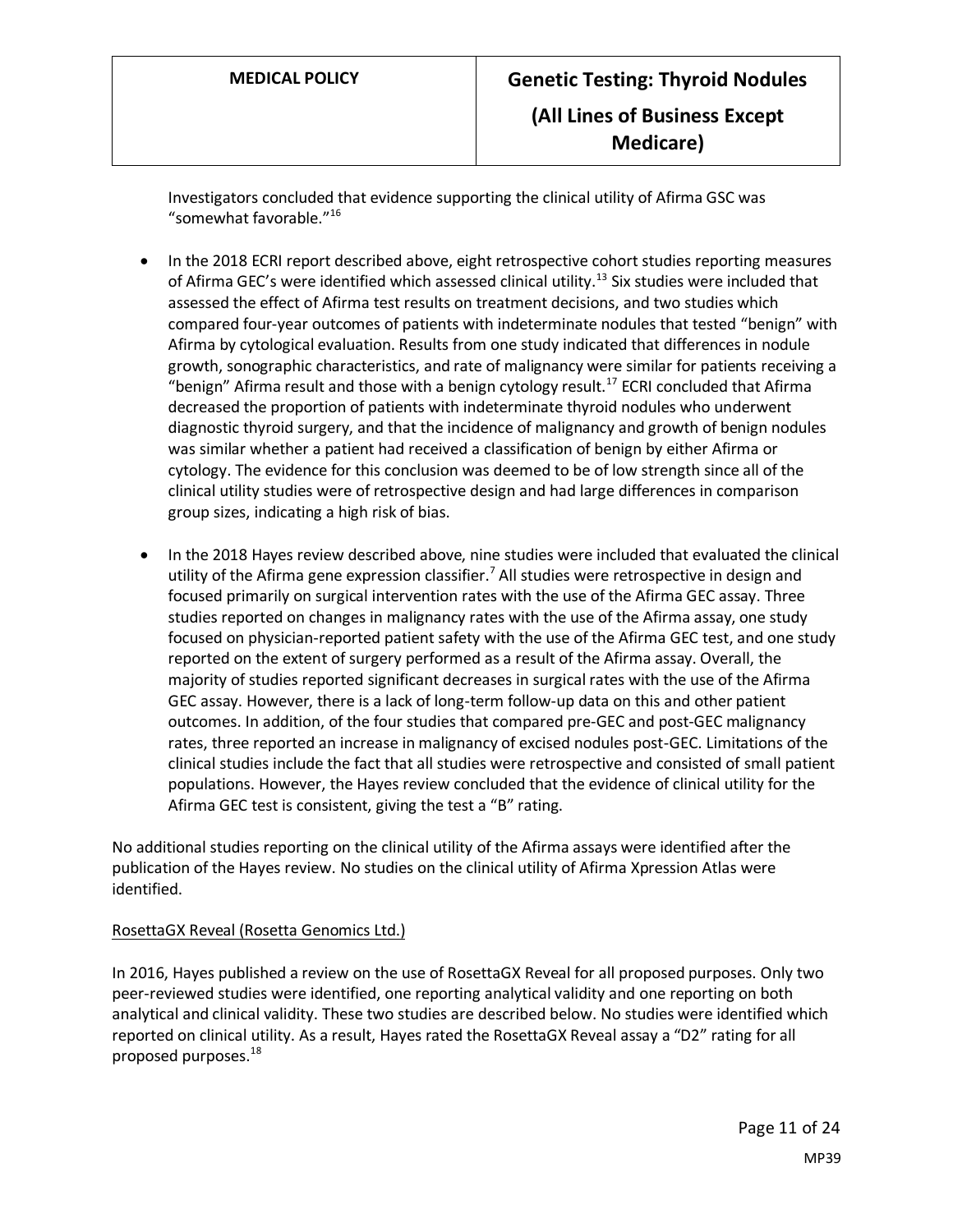#### *Analytical Validity*

In 2016, Benjamin et al. published a study that examined the analytical performance of the RosettaGX Reveal test (24 miRNAs) on routinely prepared FNA slides.<sup>18</sup> The investigators reported an intranodule concordance of 92.81% for a set of 139 slides and 91.25% concordance for 80 slides using two different types of stains, suggesting that stain type does not impact classification accuracy.<sup>19</sup> Analytical sensitivity and specificity were presented in bar graphs and exact values were not reported but indicated that sensitivity was <80% and specificity was approximately 94% to 100%. Interlaboratory reproducibility, assaying between 25 and 82 samples, ranged from 90.9% to 96%.

#### *Clinical Validity*

In 2016, Lithwick-Yanai et al. published the results of a multicenter retrospective study that evaluated the clinical validity of the RosettaGX Reveal test, using a training set and a validation set of FNA smears from indeterminate nodules.<sup>20</sup> In the training set, the test was trained on 262 indeterminate samples (Bethesda categories III and IV) with reported estimates of 78% (95% CI, 65%-88%) sensitivity and 76% (95% CI, 68%-83%) specificity. The 201 indeterminate samples used in the validation set had corresponding histological information of excised thyroid nodules and were evaluated in a blinded fashion. In the validation set, 12 samples failed the quality control, resulting in 189 samples for performance characteristics assessment. The validation set (Bethesda III and IV samples only) reported a sensitivity of 74% (95% CI, 55%–88%), specificity of 74% (95% CI, 65%–82%), NPV of 92% (95% CI, 84%– 96%), and a PPV of 43% (95% CI, 29%–657%). Nine malignant samples were misclassified as benign in the validation set, indicating a false negative rate of 4.8% (9 of 189). The study has several limitations, including a highly selected patient population, retrospective study design and small sample size.

#### *Clinical Utility*

No studies were identified that reported on the clinical utility of the RosettaGX Reveal miRNA GEC.

#### ThyGenX® / ThyraMIR™ (Interspace Diagnostics)

In 2019 (updated in 2020), Hayes published a review on the use of ThyGenX/ThyraMIR for all proposed purposes. Only six peer-reviewed studies were identified, all of which reported test performance measures (clinical validity). However, only one study was included (described below). No studies were identified which reported on analytical validity or clinical utility of these tests. As a result, Hayes rated ThyGenX and/or ThyraMIR a "D2" rating to help with reclassification of thyroid nodules with indeterminate cytology. 21

#### *Clinical Validity*

In 2020, ECRI published an updated a review on the use of ThyGeNEXT/ThyGenX/ThyraMIR as a "rule in" and a "rule out" test for determining thyroid nodule malignancy, including 17 studies that investigated the diagnostic performance (clinical validity) of either or both the miRInform/ThyGenX and ThyraMIR tests.<sup>22</sup> Studies on miRInform were included "because the manufacturer provided data from an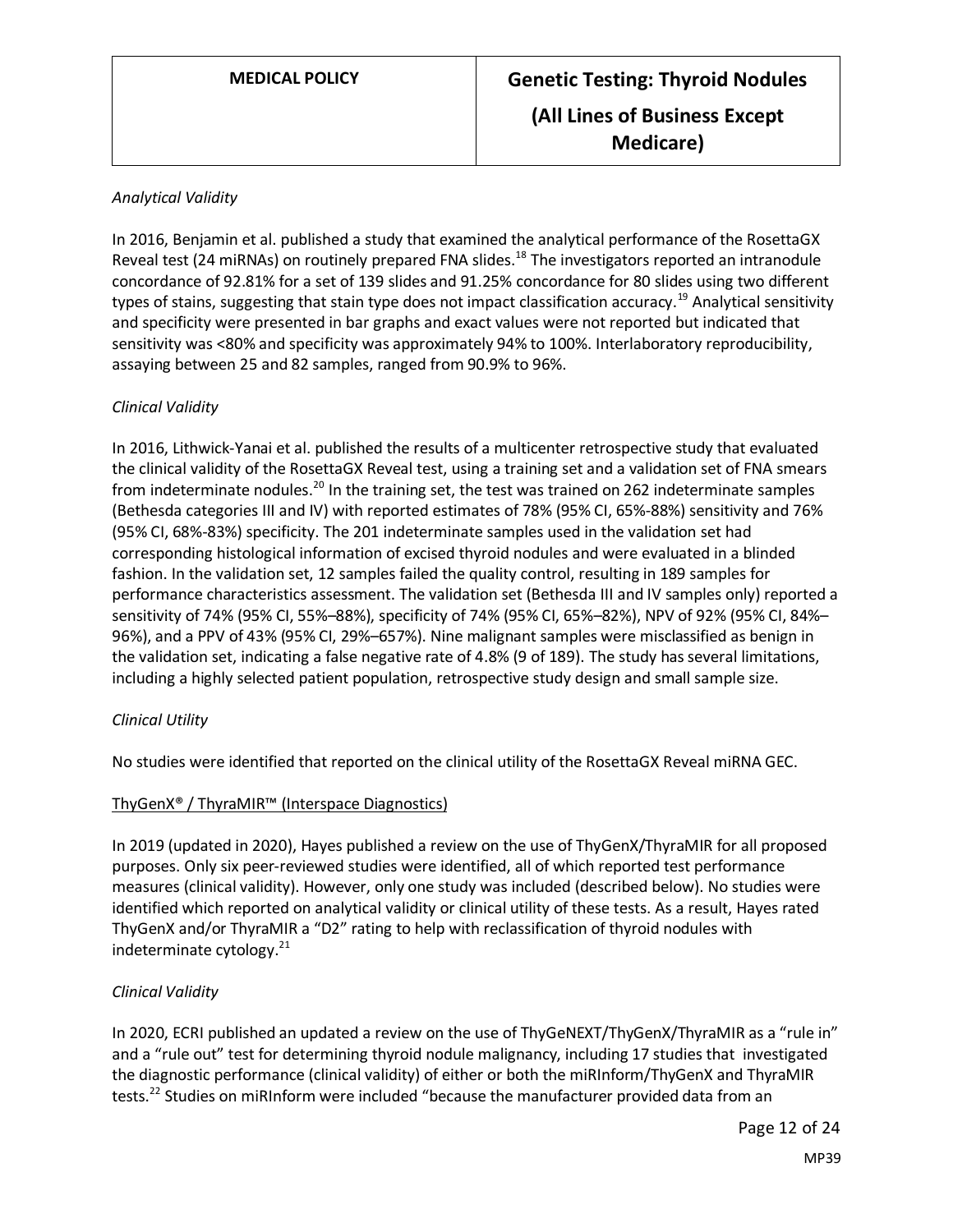# **MEDICAL POLICY Genetic Testing: Thyroid Nodules (All Lines of Business Except Medicare)**

unpublished study showing high concordance between miRInform and ThyGenX (positive and negative agreements of 95.7% and 100%, respectively)". Of the included studies, only five were articles published in peer-reviewed journals, and 12 were conference abstracts. Four studies reported mean values for miRInform/ThyGenX test performance (89.8% specificity and 59.9% sensitivity. Mean sensitivity and specificity of ThyraMIR, reported by two individual studies, were 58.5% and 89.8%, respectively. The review reported that with combined use of both tests, sensitivity and specificity were "both moderately high (mean of 87% and 90%, respectively), suggesting that ThyraMIR, despite its own limited sensitivity, can complement the rule-out performance of ThyGenX", and that use of both tests may accurately identify nodules at low risk or high risk for malignancy ("rule in" and "rule out" capability). However, the review concluded that the data was limited regarding the clinical diagnostic performance of the combined or individual use of these tests. Limitations of the evidence base include the small sample sizes used in the included studies (N=42-138 FNA samples from indeterminate nodules) and only one study published on the newer-generation version of the mutation analysis test, ThyGenX. ECRI did not identify any studies that reported on analytical validity or clinical utility of these tests.

Included in the 2017, Hayes review described above, in 2017, Young et al. reported the clinical validity of the ThyGenX and ThyraMIR assays using indeterminate thyroid nodules in an urban academic community hospital setting.<sup>23</sup> Twenty-four indeterminate nodules (Bethesda III, n=23; Bethesda IV, n=1) were tested, 12.5% of which (three of 24) were found to have single point mutations. None of the samples had miRNA expression abnormalities as determined by ThyraMIR. The Hayes review stated that "the quality of this study was very poor, as no patient or nodule characteristics were reported and the sample size was very small. Additionally, only one patient underwent surgery during the study time frame, limiting further assessment of the tests' performance in this clinical setting."<sup>21</sup>

#### *Clinical Utility*

No studies were identified that reported on the clinical utility of either the ThyGenX mutation analysis test or the ThyraMIR miRNA GEC.

#### ThyroSeq®, ThyroSeq v2 and ThyroSeq v3 (University of Pittsburgh Medical Center, CBLPath)

In 2016, Hayes published a review on the use of ThyroSeq assay for all proposed purposes. Only five peer-reviewed cross-sectional studies were identified, one reported on analytical validity and four studies reported on clinical validity. These studies are described below. The review stated that the evidence for ThyroSeq suggested that when applied to indeterminate thyroid nodules, the test appeared to be a better "rule-out" test than it is a "rule-in" test, with sensitivities ranging from 85% to 100% and specificities ranging from 57% to 94%. In addition, while the PPVs ranged from 50% to 85% and the NPVs ranged from 90% to 100%, the accuracy of the pretest probabilities used to calculate these measures was questionable and likely varied between studies. No studies were identified which reported on clinical utility. As a result, Hayes rated the ThyroSeq assay a "D2" rating for all proposed purposes based on evidence determined to be of very-low quality.

In 2020, Hayes published an updated review of the use of ThyroSeq v3 assay for the preoperative assessment of thyroid nodules with indeterminate cytology to assess the cancer probability in a given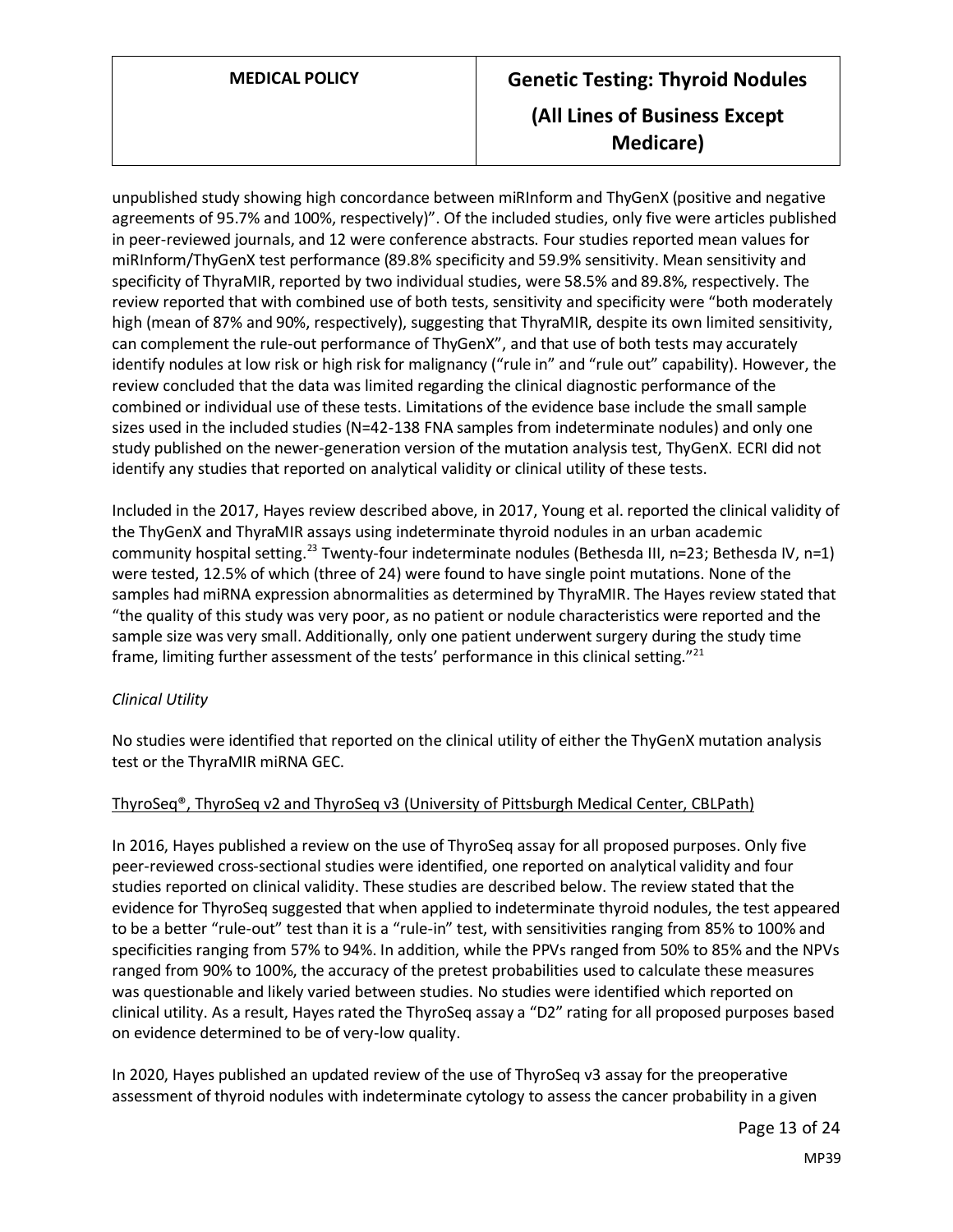nodule.<sup>24</sup> The results of 1 analytical validity study did not report analytical sensitivity and specificity for all 112 genes, nor genetic alteration. Results from one clinical validity study reported a 97% negative predictive value; no clinical utility studies have been published to date. Hayes ultimately assigned the ThyroSeq v3 assay a "D2" rating (insufficient evidence) for assessing cancer probability in a given nodule and improving resultant patient management.

#### *Analytical Validity*

In 2013, Nikiforova et al. published a study to evaluate the diagnostic utility of the original version of the ThyroSeq next-generation sequencing (NGS) panel test, including 12 genes (284 mutations).<sup>25</sup> The panel test was used to analyze 228 thyroid neoplastic and nonneoplastic samples including 51 FNA samples to aid in cancer detection. The investigators reported 100% analytical accuracy of mutation detection. The analytical sensitivity was determined using serial dilutions of thyroid tumor DNA carrying a BRAF, TP53, or NRAS mutation in normal DNA, and mutations were detected down to a 3% allele frequency. Among the analyzed 228 samples, 115 mutations were detected. The mutation detection rate varied by cancer type, ranging from 30% in poorly differentiated and anaplastic tumors to 83% in the follicular variant papillary thyroid carcinomas (PTCs). The most common mutation found in PTCs was the BRAF V600E mutant, with an allele frequency of up to 48% in PTCs. Six percent of benign nodules were also found to have a mutation. Repeatability and precision were not reported.

#### *Clinical Validity*

- In 2014, Nikiforov et al. reported on the diagnostic utility of ThyroSeq V2 (13 genes) in 143 FNA samples of indeterminate nodules of the FN/FSN type (Bethesda IV), who subsequently had diagnostic surgery and a determination of whether the patient had thyroid cancer or not.<sup>26</sup> Pathogenic mutations or gene rearrangements were confirmed in 42 samples, 35 of which were malignant. The sensitivity and specificity of the ThyroSeq v2 were reported as 90% and 93%, respectively. The PPV and NPV were 83% and 96%, respectively. The overall accuracy of the test was reported as 92%.
- In 2015, Nikiforov et al. performed the ThyroSeq v.2.1 test on 465 thyroid nodule FNA samples with an indeterminate FNA cytopathologic result of the AUS/FLUS type (Bethesda III). <sup>27</sup> The ThyroSeq v2.1 panel included 14 genes analyzed for point mutations and 42 types of gene fusions occurring in thyroid cancer. Among 98 nodules with known outcome, ThyroSeq v2.1 was able to classify 20/22 cancers correctly, showing a sensitivity of 90.9% (CI 78.8%-100%), specificity of 92.1% (CI 86.0%-98.2%), PPV of 76.9% (CI 60.7%-93.1%), and negative predictive value of 97.2% (CI 78.8%-100%), with an overall accuracy of 91.8% (CI 86.4%-97.3%).
- In 2016, Shrestha et al. reported on a retrospective review of the diagnostic utility of the ThyroSeq panel (12 genes) in 261 FNA samples (68 of which had an indeterminate cytopathologic result) of patients who had also had thyroid surgery and histological diagnosis.<sup>28,29</sup> The sensitivity and specificity were 85% and 65%, respectively, for the analysis of AUS (Bethesda III) samples and 100% and 57%, respectively, for FN (Bethesda IV) samples. The specificity reported in this analysis was lower than previous studies, which could indicate a high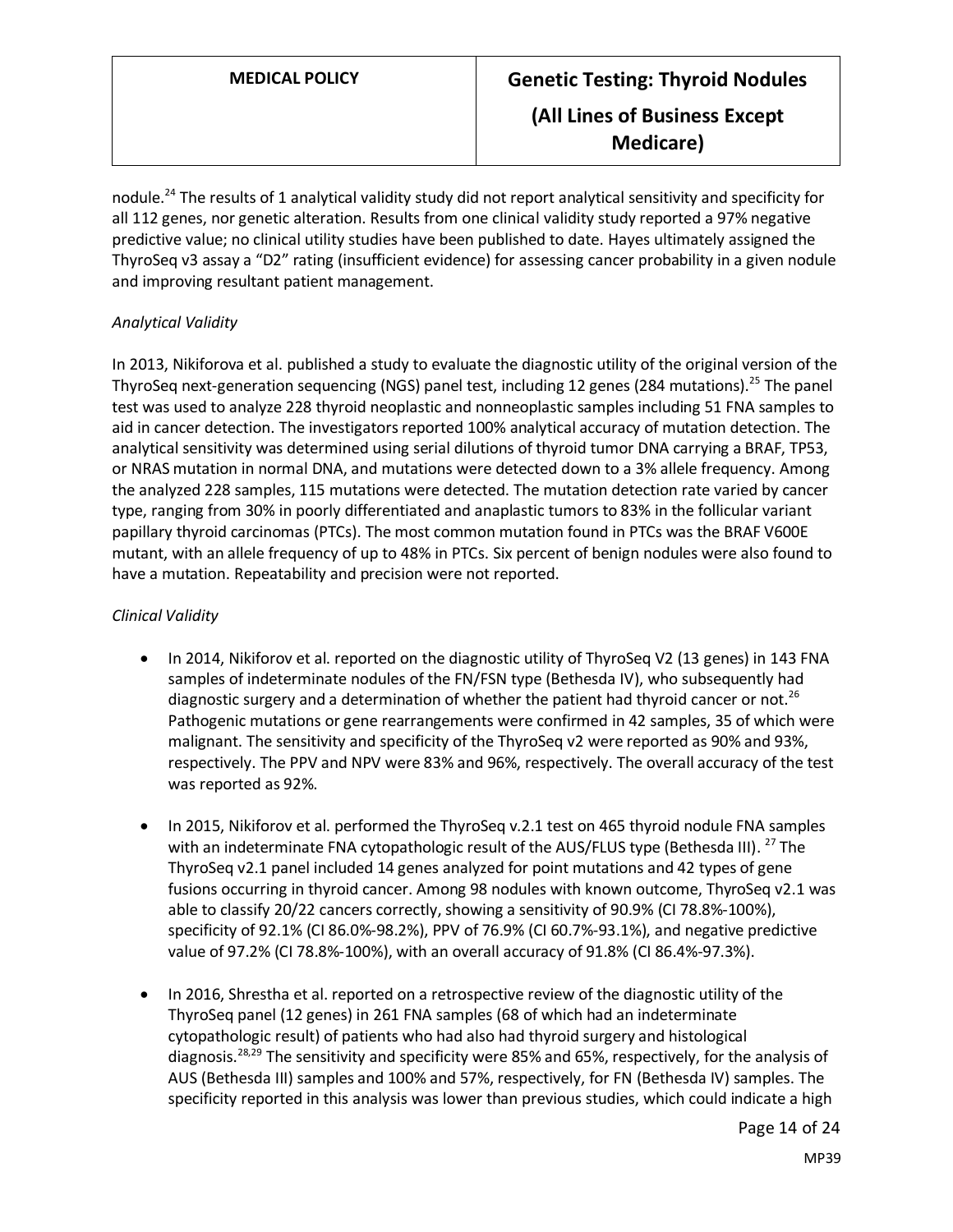false positive rate. However, it is unclear if this result was due to the samples included in this version of the panel test.

- In 2016, Valderrabano et al. published the results of a retrospective study that estimated predictive values for ThyroSeq v.2 and two other assays (Afirma and miRInform/ThyGenX) based on calculated prevalence of malignancy (PoM) for indeterminate FNA samples (Bethesda categories III and IV).<sup>30</sup> The authors reported that ThyroSeq v2 achieved the highest theoretical NPV and PPV in Bethesda III (98% and 75%, respectively) and Bethesda IV categories (96% and 83%, respectively). However, the authors noted that the false-negative rate of ThyroSeq v2 for the Bethesda III specimens may be underestimated, and therefore, the NPV might be actually lower.
- In 2016, Picarsic et al. published the results of a study that evaluated a 60-gene version of the ThyroSeq panel in 18 sporadic pediatric carcinomas, in an effort to identify additional genetic markers, including gene fusions, in pediatric differentiated thyroid carcinomas (DTC).<sup>31</sup> Six cases were mutation-negative using a smaller (7-gene panel) and three cases had not been tested previously. The use of the ThyroSeq assay revealed new gene fusions in four of six previously negative cases (67%) and one point mutation in a previously untested sample. The authors concluded that while a 7-gene panel identified only molecular alterations in 60% of cases, with the addition of the ThyroSeq v2 NGS, this increased to 87% (n=13/15).

#### *Clinical Utility*

No studies were identified that reported on the clinical utility of any version of the ThyroSeq mutation analysis panel test.

#### BRAF Mutation Testing

#### *Clinical Validity*

• In 2011, Adeniran et al. reported on a case series that evaluated whether BRAF V600E mutation testing improved diagnostic accuracy and provided prognostic information for 157 FNA samples that were either indeterminate/suspicious for PTC, or had a positive diagnosis of PTC.<sup>32</sup> Sixtyfour (40.8%) FNAs were found to have BRAF V600E mutation, including 12 of 89 (13.5%) FNAs with an indeterminate diagnosis, four of 20 (20.0%) with a suspicious diagnosis, and 48 of 57 (84.2%) with a positive diagnosis. The percentage of FNAs with BRAF mutation was significantly higher in cases with a "positive" diagnosis than those with equivocal cases ( $p < 0.0001$ ). The sensitivity and specificity of BRAF as a marker for PTC in thyroid nodules with an equivocal cytologic diagnosis were 45.5% and 100%, respectively. All surgically resected nodules with a positive cytologic diagnosis were found to be PTC regardless of their BRAF status. Overall, the sensitivity of diagnosing PTC was 63.3% and 80.0% with cytology alone and combined cytology and BRAF testing, respectively. The specificity was 100% in both instances. No false positives were noted with either cytology or BRAF mutation analysis. All PTCs with extrathyroidal extension or aggressive histologic features were positive for BRAF mutation, however, the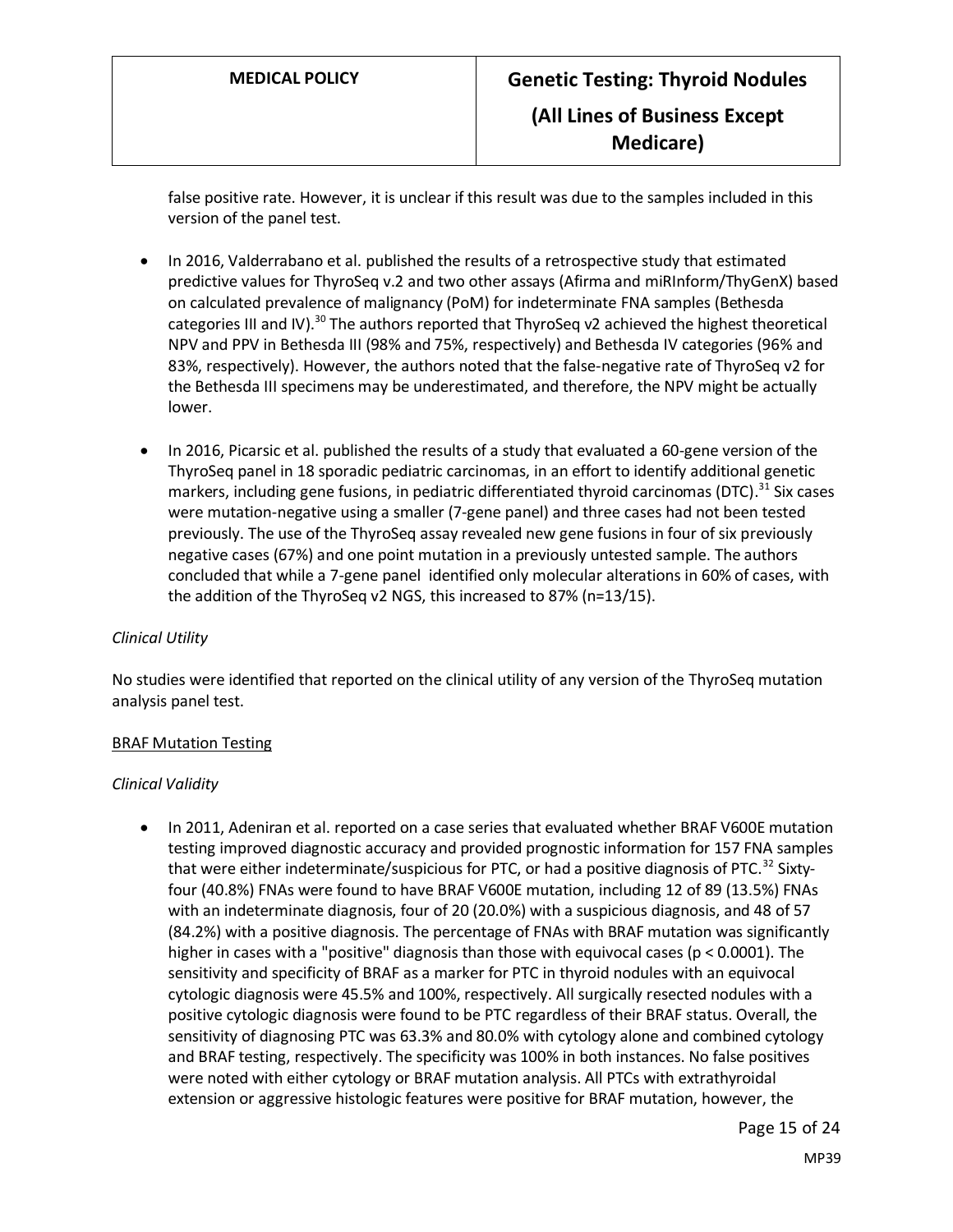authors did not find any significant differences between PTCs with and without BRAF mutation in term of the tumor size, nodal status, and pathological stages. The authors concluded that individuals with an equivocal cytologic diagnosis and BRAF V600E mutation could be candidates for total thyroidectomy and central lymph node dissection.

• In 2016, Jinih et al. published the results of a systemic review that evaluated the diagnostic utility of the BRAFV600E mutation in indeterminate nodules (Bethesda class III and IV), including 32 studies involving 3150 indeterminate nodules.<sup>33</sup> The overall sensitivity and specificity for BRAFV600E for the diagnosis of thyroid malignancy was 40% (95% CI: 32%-48%) and 100% (95% CI: 98%-100%) respectively. The diagnostic odds ratio (DOR) was 205.4 (95% CI: 40.1-1052). The post-test probability of thyroid cancer, given a negative mutation was 6% and 92% with a positive result. The reviews concluded that "despite a high specificity for thyroid cancer, BRAFV600E mutation has a low overall sensitivity and therefore has a limited diagnostic value as a single screening test."

#### *Clinical Utility*

- In 2009, Xing et al. published a case series that reported on the clinical validity and utility of BRAF mutation testing of 190 FNA samples for papillary thyroid cancer (PTC) and if it could be used as a novel tool for preoperative risk stratification.<sup>34</sup> Seventy three samples were BRAF positive and 117 were BRAF negative (wild type). The authors reported that a BRAF mutation in preoperative FNA specimens was associated with poorer clinicopathologic outcomes when compared to wild type alleles, including extrathyroidal extension (23% vs. 11%; p=0.039), thyroid capsular invasion (29% vs. 16%; p=0.045), and lymph node metastasis (38% vs. 18%; p=0.002). During a median follow-up of 3 years (range, 0.6 to 10 years), PTC persistence/recurrence was observed in 36% of BRAF mutation-positive cases versus 12% of BRAF mutation-negative cases, with an odds ratio of 4.16 (95% CI: 1.70 to 10.17; p=0.002). The PPVs and NPVs for preoperative FNA-detected BRAF mutation to predict PTC persistence/recurrence were 36% and 88%, respectively, for all histologic subtypes of PTC. The authors concluded that BRAF mutation analysis, may be useful in appropriately tailoring the initial surgical extent for patients with PTC, but did not report on if the presence of a mutation changed actual management decisions. However, they also noted that BRAF testing has limited diagnostic value because of the low sensitivity of BRAF mutation when used in cytologically indeterminate specimens.
- In 2011, Kim et al. published a case series that reported on the clinical validity and utility of prospective BRAF mutation testing of 865 FNA samples for papillary thyroid cancer (PTC) and evaluated the surgical results of thyroid nodules based on BRAF V600E mutation status.<sup>35</sup> The authors reported that of the 141 patients who had a diagnosis of atypical cells of undetermined significance (ACUS), 45 patients were BRAF-positive and were recommended to undergo surgery. Of the thirty BRAF-positive ACUS patients, 29 had PTC. However, 54 patients diagnosed as suspicious for malignancy were advised to undergo an operation, and they turned out to have PTCs regardless of their BRAFV600E mutation status. The authors reported that BRAF mutation testing was more specific (95.5% versus 36.4%) and had a higher PPV (99.4% versus 92.9%) than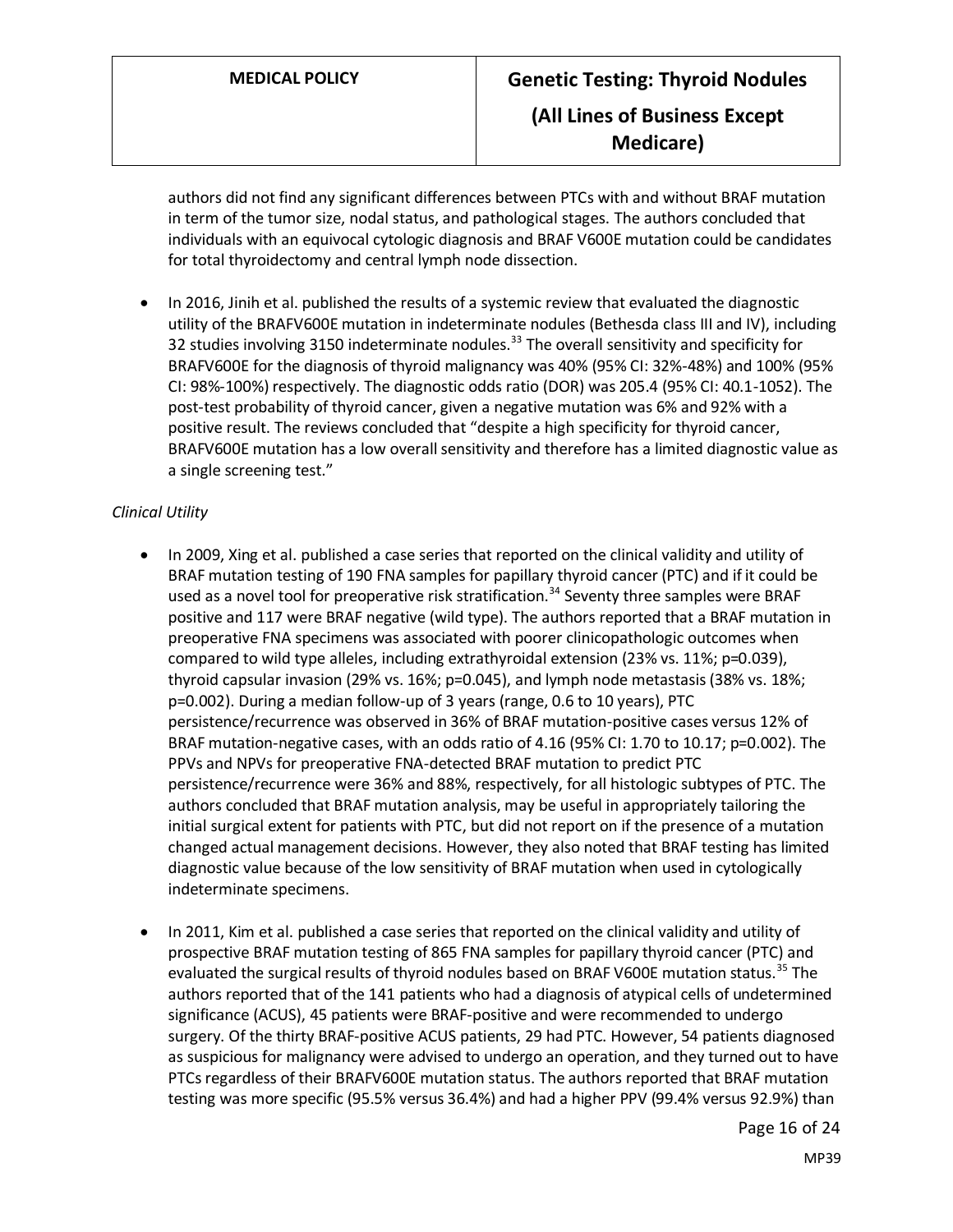cytology testing, but was less sensitive (89.6% versus 100%) and had a lower NPV (52.5% versus 100%), but statistical analyses were not reported. There was no significant association between extrathyroidal extension, and lymph node metastasis and the BRAFV600E mutation

• status, which conflicts with the previous study and indicates a lack of prognostic value for BRAF testing.

#### Other Mutation Analysis Tests (Single- and/or Multi-gene)

#### *Clinical Validity*

- In 2010, Moses et al. reported the results of a large prospective series FNA samples from 417 individuals with 455 thyroid nodules that tested for common somatic mutations (BRAF, NRAS, KRAS) and gene rearrangements (RET/PTC1, RET/PTC3, RAS, and TRK1).<sup>36</sup> A total of 125 of 455 biopsies were found to be suspicious or indeterminate on cytologic exam. Overall, 50 mutations (23 BRAF V600E, 21 NRAS and 4 RET/PTC1 and 2 RET/PTC3 rearrangements) were detected. There were significantly more mutations identified in malignant nodules than in benign (p=0.0001). For thyroid FNA biopsies that were indeterminate or suspicious, genetic testing had a sensitivity of 12%, specificity of 98%, positive predictive value (PPV) of 38% and negative predictive value (NPV) of 65%. The authors noted that their results only moderately improved diagnostic accuracy in cases with indeterminate and/or suspicious thyroid FNA cytologic results.
- In 2011, Ferraz et al. published a review of 20 studies that reported on the type and number of mutations in cases of FNA of the thyroid diagnosed as indeterminate and compared the results to histological analysis y after surgical resection.<sup>37</sup> Sixteen studies analyzed single mutations (e.g., the BRAF V600E mutation or the RET/PTC gene rearrangement) and four studies analyzed a multi-gene or muti-mutation panels (e.g., BRAF, RAS, RET/PTC, and PAX8/PPARγ). Based on four studies that examined a panel of mutations, sensitivity ranged from 38-85.7% (mean of 63.7%) and specificity ranged from 95-100% (mean of 98%). The false-positive rates ranged from 0-4% (mean of 1.25%) and false negative rates ranged from 1-21% (mean of 9%). Based on two studies that examined RET/PTC rearrangements, mean sensitivity was 55% (range: 50-60%), specificity 100%, with a false-positive rate of 0% and mean false-negative rate of 3.5% (range: 1- 6%). Based on three studies that examined BRAF mutations, mean sensitivity was 13% (range: 0- 37.5%), mean specificity was 92.3% (range: 75-100%), mean false-positive rate was 0.5% (range: 0-1%) and mean false-negative rate was 6% (range 3-12%). The authors concluded that testing for a panel of mutations leads to an improvement in the sensitivity and specificity for indeterminate FNA of the thyroid; however, further standardizations and further molecular markers are needed before broad application of molecular FNA cytology for the diagnosis of thyroid nodules.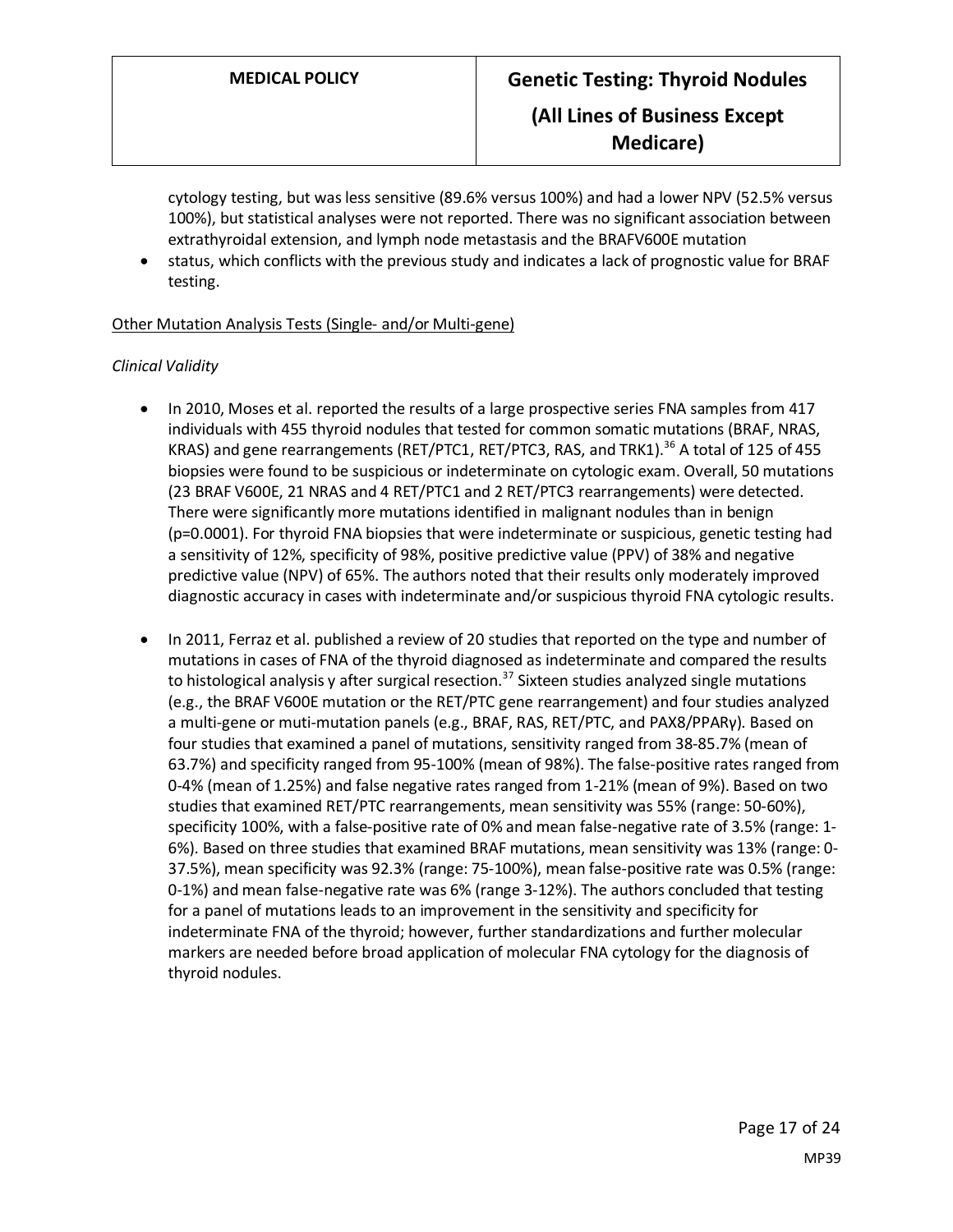#### Evidence Summary

#### *Afirma*

There is sufficient evidence that the Afirma gene expression classifier (GEC) assay is an effective test to rule-out malignancy in FNA samples of thyroid nodules cytologically classified as indeterminate (Bethesda class III and IV), including its use on FNAs from Hurthle cell neoplasms. The evidence base consistently reports high sensitivity and high negative predictive values, indicating its use as a rule-out test. In addition, the majority of clinical utility studies reported significant decreases in surgical rates with the use of the Afirma GEC assay.

#### *Other GEC Assays*

There is a paucity of evidence on the clinical utility of GEC assays, other than Afirma, as either "rule-in" or "rule-out" tests for determining surgical treatment vs. watchful waiting for patients with thyroid nodules. Although other GECs like the Rosetta and the ThyraMIR miRNA GECs have moderate evidence of clinical validity, it is unclear if these tests perform as well as the Afirma GEC in terms of test sensitivity and NPV, due to the evidence base consisting entirely of small validation cohorts. In addition, there have been no studies published comparing other GECs to Afirma, to assess whether testing would be useful in making treatment decisions.

#### *Mutational Analysis*

There is insufficient evidence on the clinical utility of any single-mutation, single-gene, or multi-gene tests including the ThyroSeq NGS panels. Although mutational analysis tests have been reported to have high specificities, NPV and/or PPV in certain subtypes of thyroid cancers and/or nodules with certain cytological classifications, these tests lack diagnostic value due to low sensitivities in indeterminate nodules. Furthermore, test performance values can vary widely depending on the test methodology used and the mutations and/or genes being tested.

Regarding BRAF V600E mutation testing for papillary thyroid cancer, there is conflicting evidence on test performance measures including sensitivity, specificity, PPV and NPV. In addition, there is conflicting evidence on whether the presence of the mutation is associated with poorer clinicopathological outcomes such as extrathyroidal extension, and lymph node metastasis, and a paucity of evidence on whether testing for the BRAF V600E mutation altered management decisions or improved health outcomes.

# **CLINICAL PRACTICE GUIDELINES**

#### National Comprehensive Cancer Network (NCCN)

The NCCN thyroid carcinoma guidelines (v.3.2021) state that molecular diagnostic testing, by, "individual mutation testing or pattern recognition approaches using molecular classifiers" of fine needle aspirates from thyroid nodules *may be considered* in the following situations: 2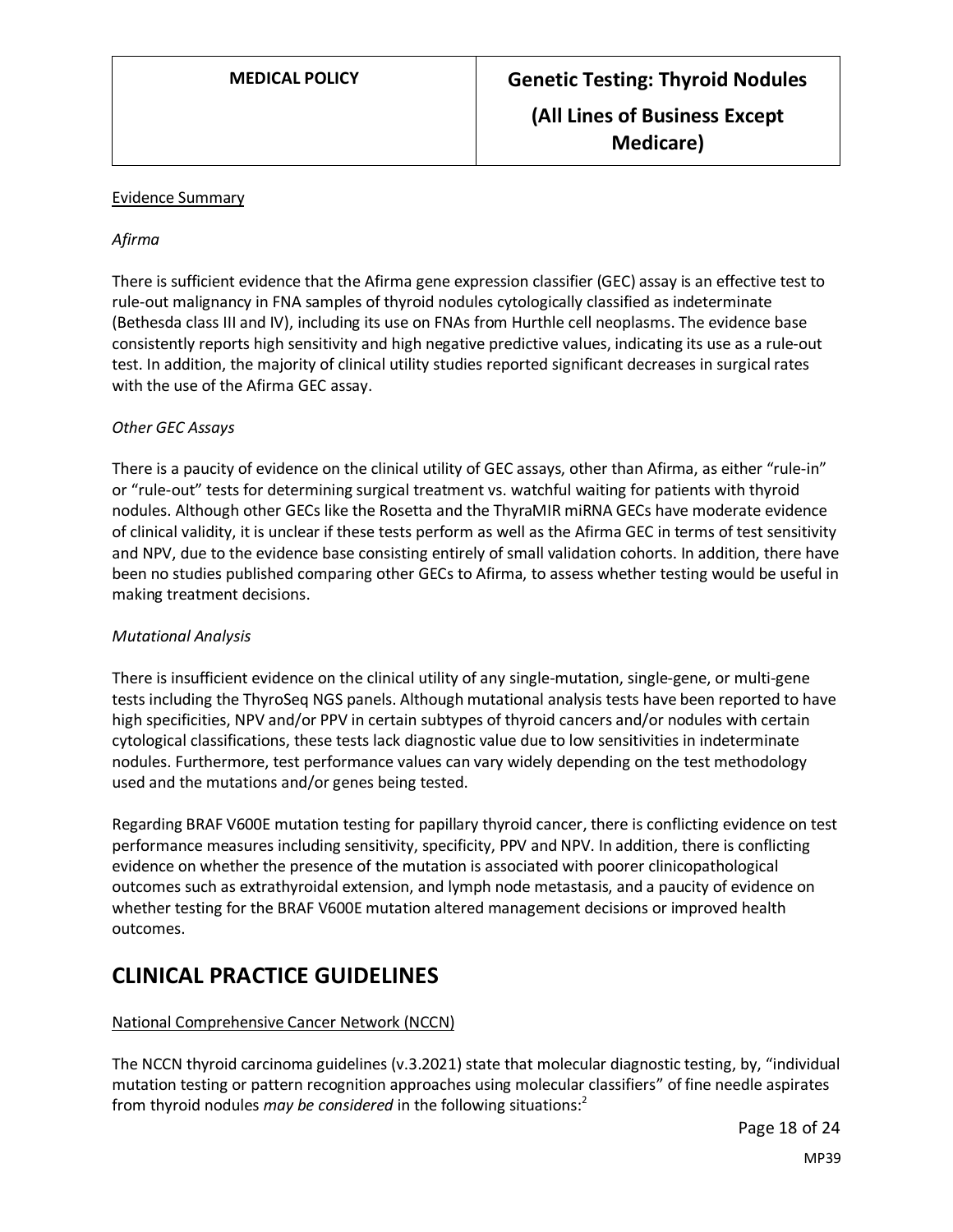- When results from FNA are indicative of any of the following:
	- o atypia of undetermined significance (AUS)
	- o follicular lesion of undetermined significance (FLUS)
	- o follicular cell neoplasm (FCN)

NCCN states that in the above situations, molecular diagnostics *may be useful* to allow for reclassification of follicular lesions as either more or less likely to be benign or malignant, but that "molecular markers should be interpreted with caution and in the context of other clinical, radiographic and cytologic features of each individual patient." However, the panel indicated that the diagnostic utility of molecular tests has only been determined in adults.

In addition, NCCN stated that patients with indeterminate FNA results can be followed by observation, as opposed to immediate surgical resection, if the molecular test results in a predicted risk of malignancy comparable to the rate seen in cytologically benign FNAs (approximately 5%).

American Association of Clinical Endocrinologists (AACE), American College of Endocrinology (ACE), and the Associazione Medici Endocrinologi (AME)

AACE/ACE/AME published a 2016 update to their joint evidence-based Medical Guidelines for Clinical Practice for the Diagnosis and Management of Thyroid Nodules.<sup>38</sup> The AACE/ACE/AME guidelines recommend the following:

#### *When molecular testing should be considered*

- To complement not replace cytologic evaluation.
- The results are expected to influence clinical management.
- As a general rule, not recommended in nodules with established benign or malignant cytologic characteristics.

These were strong recommendations, based on RCTs, and well-conducted prospective cohort studies and meta-analyses of those studies.

#### *Molecular testing for cytologically indeterminate nodules*

- Cytopathology expertise, patient characteristics, and prevalence of malignancy within the population being tested impact the negative predictive values (NPVs) and positive predictive values (PPVs) for molecular testing.
- Consider the detection of *BRAF* and *RET/PTC* and, possibly, *PAX8/PPARG* and *RAS* mutations if such detection is available.
- Because of the insufficient evidence and the limited follow-up, we do not recommend either in favor of or against the use of gene expression classifiers (GECs) for cytologically indeterminate nodules.

These were recommendations of moderate strength, based on primary on RCTs, and well-conducted prospective cohort studies and meta-analyses of those studies.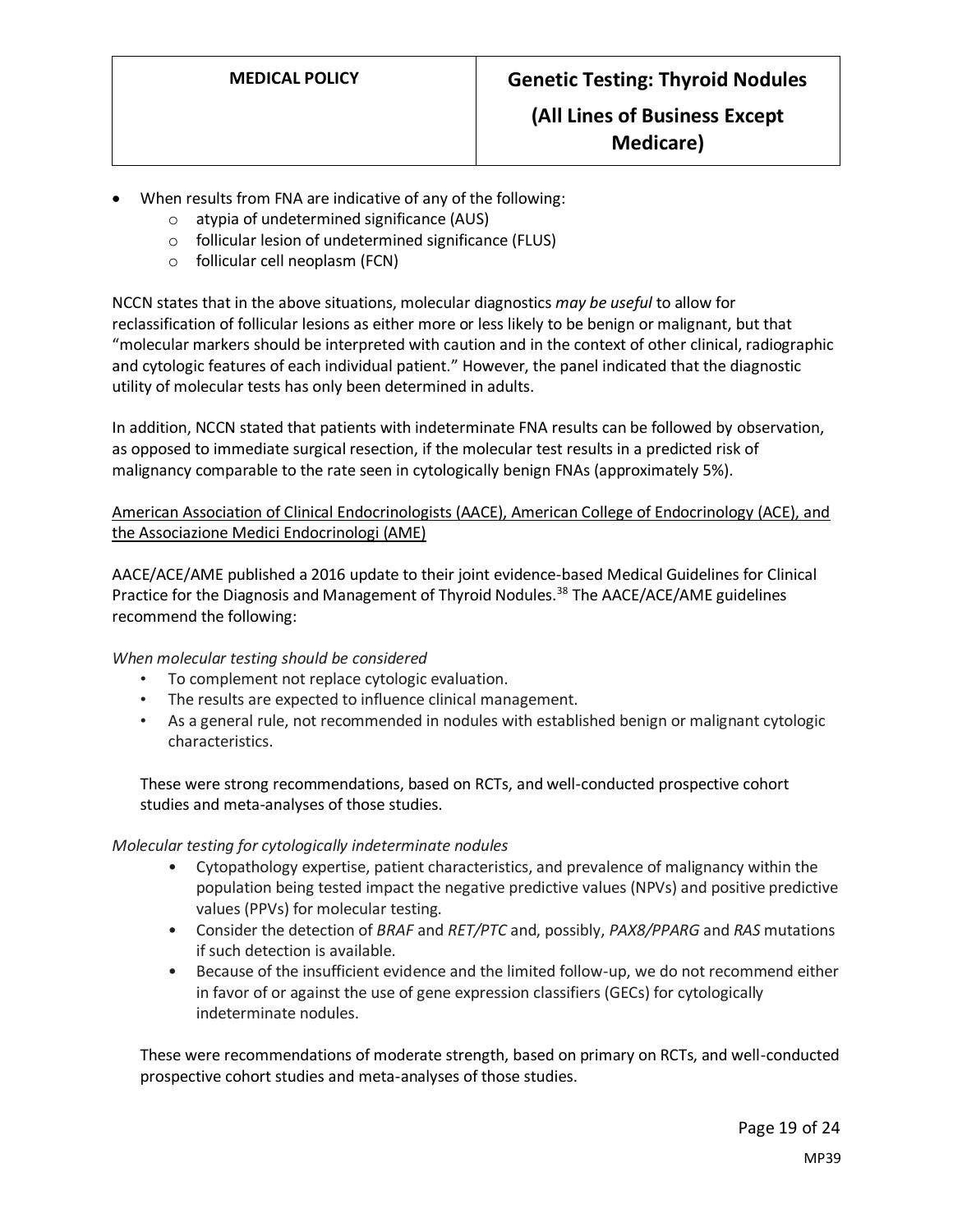*Role of molecular testing for deciding the extent of surgery*

• Currently, with the exception of mutations such as BRAFV600E that have a PPV approaching 100% for papillary thyroid carcinoma (PTC), evidence is insufficient to recommend in favor of or against the use of mutation testing as a guide to determine the extent of surgery.

This was a strong recommendation, based on RCTs, and well-conducted prospective cohort studies and meta-analyses of those studies.

*How should patients with nodules that are negative at mutation testing be monitored?*

• Since the false-negative rate for indeterminate nodules is 5 to 6% and the experience and follow-up for mutation-negative nodules or nodules classified as *benign* by a GEC are still insufficient, close follow-up is recommended.

This was a recommendation of moderate strength, based on low-grade evidence including poor quality RCTs, observational studies and case series.

The panel stated that molecular testing *may be considered*, if available, to reinforce the choice of a conservative strategy in select patients, but molecular analyses does not provide a conclusive diagnosis. In addition, the panel stated that a "benign" result from a GEC expression assay would be useful clinically when the NPV is approximately 95% or greater for any given test. Furthermore, sequencingbased genetic "testing for a panel of mutations may provide a diagnosis of malignancy in 20 to 40% of FN cases, but nodules that are negative for mutation still carry a substantial risk of malignancy."

#### American Thyroid Association (ATA)

The 2015 ATA Management Guidelines for Adult Patients with Thyroid Nodules and Differentiated Thyroid Cancer recommended the following regarding molecular testing for indeterminate nodules:<sup>39</sup>

- Regarding indeterminate nodules (AUS/FLUS and FN/SFN) on cytopathology "repeat FNA or molecular testing *may be used to supplement malignancy* risk assessment in lieu of proceeding directly with a strategy of either surveillance or diagnostic surgery."
- "Molecular testing may be used to supplement malignancy risk assessment data in lieu of proceeding directly with surgery."

The above were weak recommendations based on moderate-quality evidence. The panel concluded by stating that "there is currently no single optimal molecular test that can definitively rule in or rule out malignancy in all cases of indeterminate cytology, and long-term outcome data proving clinical utility are needed."

### <span id="page-19-0"></span>**POLICY SUMMARY**

There is sufficient evidence that the Afirma gene expression classifier (GEC) assay is an effective test to rule-out malignancy from FNA samples of 1 cm or greater thyroid nodules cytologically classified as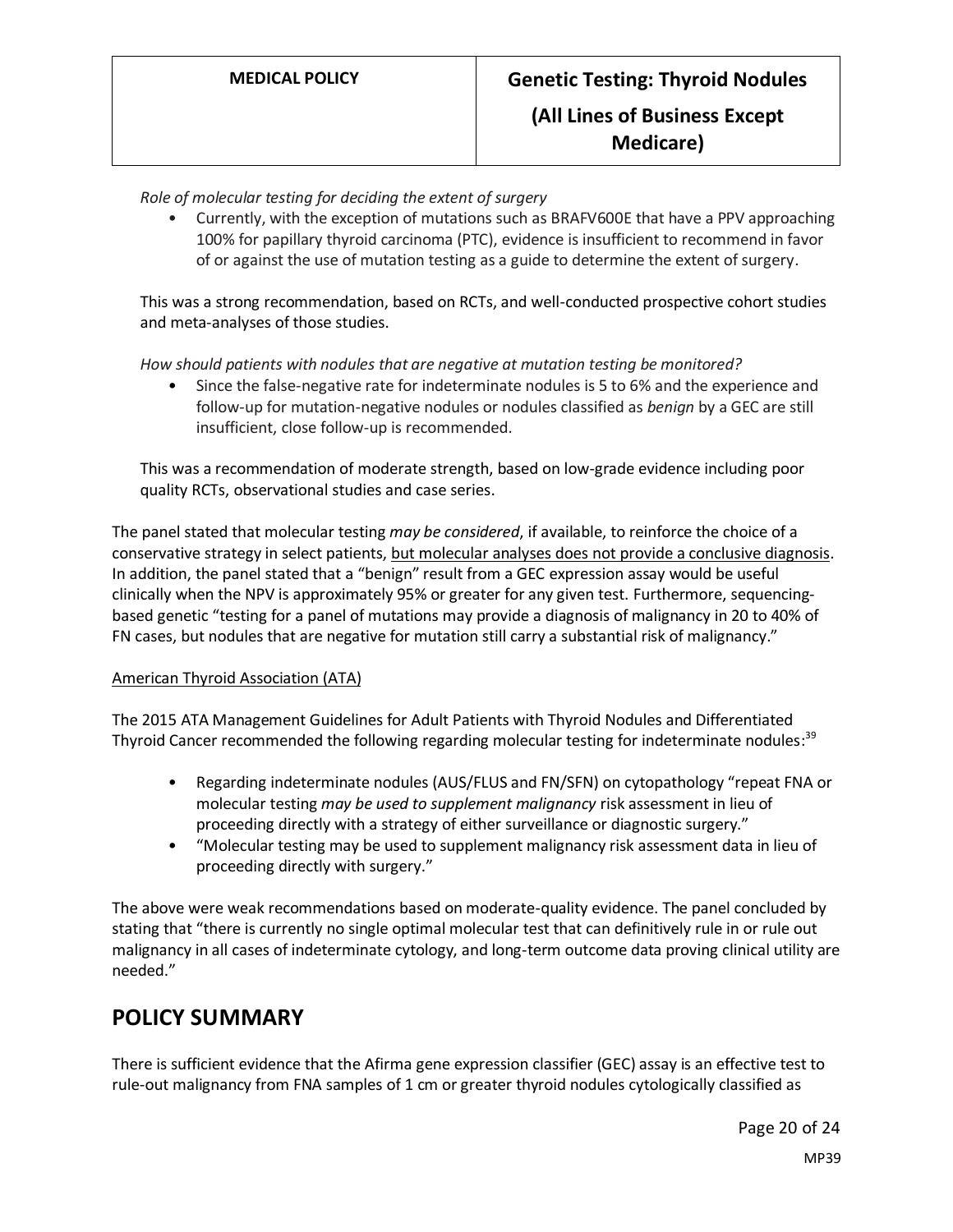indeterminate (Bethesda class III and IV). In addition, significant decreases in surgical rates with the use of the Afirma GEC assay indicate its clinical utility.

There is insufficient evidence to support the clinical utility of GEC assays other than Afirma, including the Rosetta and the ThyraMIR miRNA GECs, and Afirma add-on testing, such as the Xpression Atlas test. There is insufficient evidence to support the clinical utility of any single-mutation, single-gene, or multigene tests including the ThyroSeq and ThyGenX NGS panels. Of note, when the ThyraMIR GEC and the ThyGenX mutation panel are used in combination, the test performance appears to be high, but there is no evidence of clinical utility, or how results from these tests alter treatment decisions. Therefore, these tests are considered investigational.

Current clinical practice guidelines do not strongly recommend molecular diagnostic testing of any type as part of the standard evaluation for any sub-type of thyroid cancer.

# **INSTRUCTIONS FOR USE**

Company Medical Policies serve as guidance for the administration of plan benefits. Medical policies do not constitute medical advice nor a guarantee of coverage. Company Medical Policies are reviewed annually and are based upon published, peer-reviewed scientific evidence and evidence-based clinical practice guidelines that are available as of the last policy update. The Companies reserve the right to determine the application of Medical Policies and make revisions to Medical Policies at any time. Providers will be given at least 60-days notice of policy changes that are restrictive in nature.

The scope and availability of all plan benefits are determined in accordance with the applicable coverage agreement. Any conflict or variance between the terms of the coverage agreement and Company Medical Policy will be resolved in favor of the coverage agreement.

# **REGULATORY STATUS**

#### Mental Health Parity Statement

Coverage decisions are made on the basis of individualized determinations of medical necessity and the experimental or investigational character of the treatment in the individual case. In cases where medical necessity is not established by policy for specific treatment modalities, evidence not previously considered regarding the efficacy of the modality that is presented shall be given consideration to determine if the policy represents current standards of care.

# **REFERENCES**

1. Cibas ES, Ali SZ. The Bethesda System For Reporting Thyroid Cytopathology. *American journal of clinical pathology.* 2009;132(5):658-665. <https://academic.oup.com/ajcp/article/132/5/658/1765741>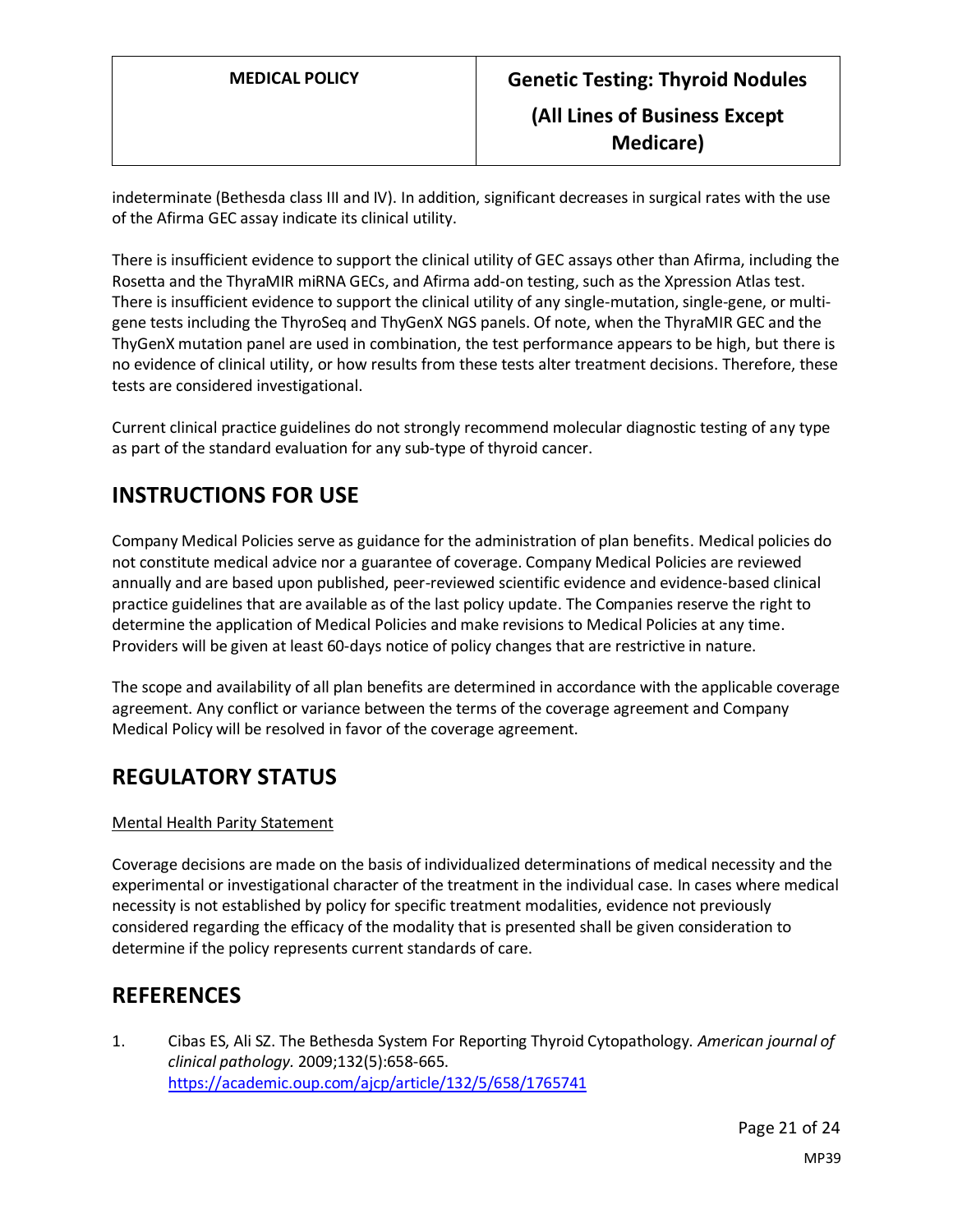- 2. National Comprehensive Cancer Network (NCCN). Thyroid Carcinoma. v.2.2020. July 15, 2020. [https://www.nccn.org/professionals/physician\\_gls/pdf/thyroid.pdf.](https://www.nccn.org/professionals/physician_gls/pdf/thyroid.pdf) Accessed 10/22/2021.
- 3. Veracyte. Afirma® product page. [https://www.veracyte.com/our-products/afirma.](https://www.veracyte.com/our-products/afirma) Accessed 10/22/2021.
- 4. Interpace Biosciences, Inc. Interpace Diagnostics. ThyGeNEXT | ThyraMIR. [https://thygenext](https://thygenext-thyramir.com/)[thyramir.com/.](https://thygenext-thyramir.com/) Accessed 10/22/2021.
- 5. University of Pittsburgh Medical Center. TheyroSeq | Test Description. [https://thyroseq.com/physicians/test-details/test-description.](https://thyroseq.com/physicians/test-details/test-description) Accessed 10/22/2021.
- 6. Hayes. Afirma Genomic Sequencing Classifier (Veracyte Inc.). Publsihed April 7, 2021. [https://evidence.hayesinc.com/report/gte.afirma5002.](https://evidence.hayesinc.com/report/gte.afirma5002) Accessed 10/22/2021.
- 7. Hayes. Genetic Test Evaluation (GTE) Report: Afirma Thyroid FNA Analysis (Veracyte). 2018 (archived 2019). [https://www.hayesinc.com/subscribers/displaySubscriberArticle.do?articleId=14250.](https://www.hayesinc.com/subscribers/displaySubscriberArticle.do?articleId=14250) Accessed
- 10/22/2021. 8. Chudova D, Wilde JI, Wang ET, et al. Molecular classification of thyroid nodules using highdimensionality genomic data. *J Clin Endocrinol Metab.* 2010;95(12):5296-5304. <https://academic.oup.com/jcem/article/95/12/5296/2835246>
- 9. Walsh PS, Wilde JI, Tom EY, et al. Analytical performance verification of a molecular diagnostic for cytology-indeterminate thyroid nodules. *J Clin Endocrinol Metab.* 2012;97(12):E2297-2306. <https://academic.oup.com/jcem/article/97/12/E2297/2536299>
- 10. Kloos RT, Monroe RJ, Traweek ST, Lanman RB, Kennedy GC. A Genomic Alternative to Identify Medullary Thyroid Cancer Preoperatively in Thyroid Nodules with Indeterminate Cytology. *Thyroid.* 2016;26(6):785-793[. https://www.ncbi.nlm.nih.gov/pmc/articles/PMC4913490/](https://www.ncbi.nlm.nih.gov/pmc/articles/PMC4913490/)
- 11. Pankratz DG, Hu Z, Kim SY, et al. Analytical Performance of a Gene Expression Classifier for Medullary Thyroid Carcinoma. *Thyroid.* 2016;26(11):1573-1580. <https://www.ncbi.nlm.nih.gov/pubmed/?term=27605259>
- 12. Angell TE, Wirth LJ, Cabanillas ME, et al. Analytical and Clinical Validation of Expressed Variants and Fusions From the Whole Transcriptome of Thyroid FNA Samples. *Frontiers in Endocrinology.*  2019;10(612).<https://www.frontiersin.org/article/10.3389/fendo.2019.00612>
- 13. ECRI Institute. ECRIgene Evidence Report. Thyroid Gene Expression Classifier (Afirma) for Assessing Indeterminate Thyroid Nodules. May 2018. [https://www.ecri.org/components/ECRIgene/Documents/EG0128.pdf.](https://www.ecri.org/components/ECRIgene/Documents/EG0128.pdf) Accessed 10/22/2021.
- 14. Alexander EK, Kennedy GC, Baloch ZW, et al. Preoperative diagnosis of benign thyroid nodules with indeterminate cytology. *N Engl J Med.* 2012;367(8):705-715. <https://www.ncbi.nlm.nih.gov/pubmed/22731672>
- 15. Kloos RT, Reynolds JD, Walsh PS, et al. Does addition of BRAF V600E mutation testing modify sensitivity or specificity of the Afirma Gene Expression Classifier in cytologically indeterminate thyroid nodules? *J Clin Endocrinol Metab.* 2013;98(4):E761-768. <https://academic.oup.com/jcem/article/98/4/E761/2537248>
- 16. ECRI Institute. Afirma Genomic Sequencing Classifier (Veracyte, Inc.) for Evaluating Thyroid Nodules of Indeterminate Cytopathologic Diagnosis. [https://www.ecri.org/components/ECRIgene/Documents/EG0213.pdf.](https://www.ecri.org/components/ECRIgene/Documents/EG0213.pdf) Published 2020. Accessed 10/22/2021.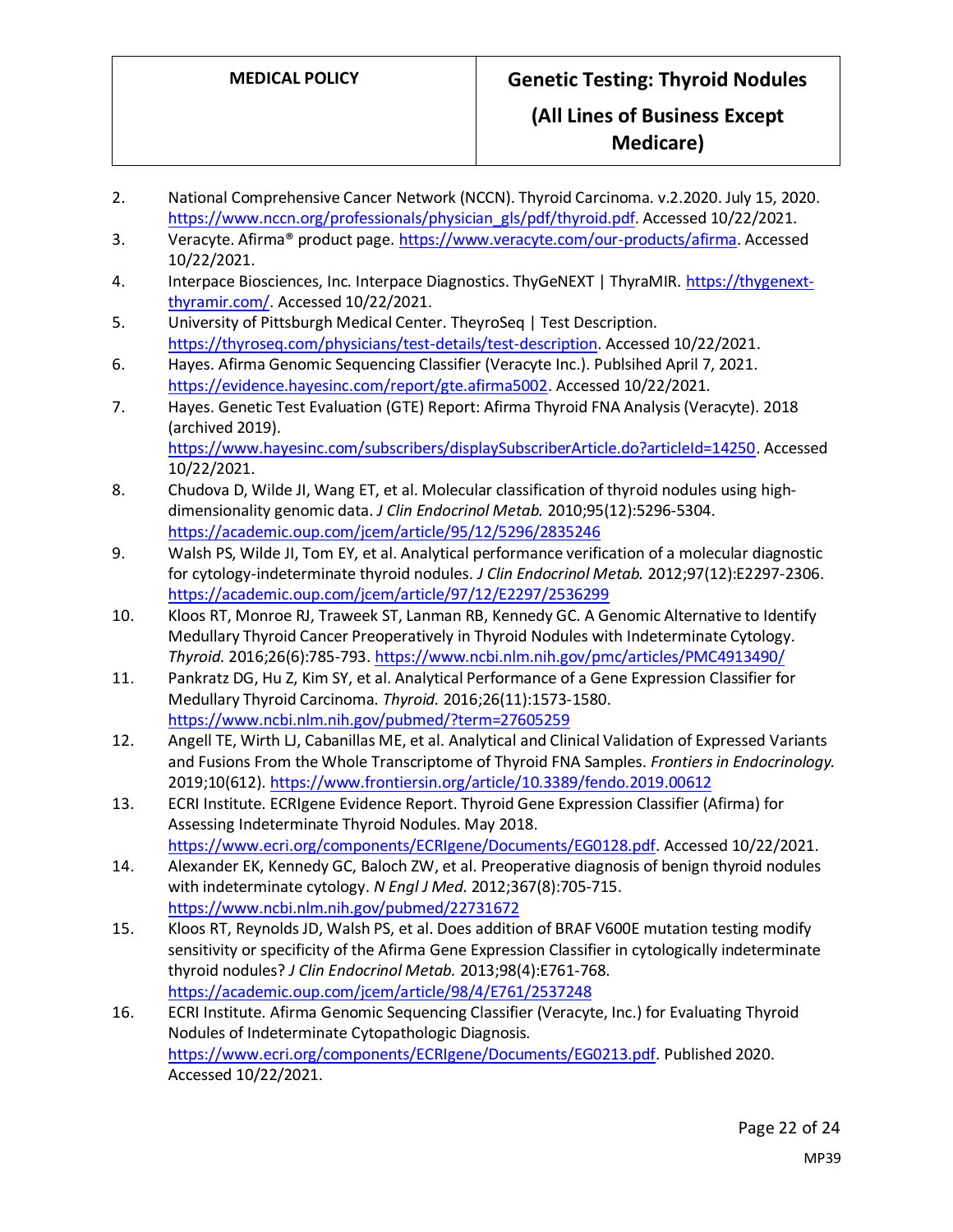**Medicare)**

- 17. Angell TE, Frates MC, Medici M, et al. Afirma Benign Thyroid Nodules Show Similar Growth to Cytologically Benign Nodules During Follow-Up. *J Clin Endocrinol Metab.* 2015;100(11):E1477- 1483[. https://www.ncbi.nlm.nih.gov/pubmed/26353010](https://www.ncbi.nlm.nih.gov/pubmed/26353010)
- 18. Hayes. Genetic Test Evaluation (GTE) Report: RosettaGX Reveal (Rosetta Genomics Ltd.). Published: 12/29/2016. [https://www.hayesinc.com/subscribers/displaySubscriberArticle.do?articleUid=gte.rosettagx39](https://www.hayesinc.com/subscribers/displaySubscriberArticle.do?articleUid=gte.rosettagx3907) [07.](https://www.hayesinc.com/subscribers/displaySubscriberArticle.do?articleUid=gte.rosettagx3907) Accessed 10/22/2021.
- 19. Benjamin H, Schnitzer-Perlman T, Shtabsky A, et al. Analytical validity of a microRNA-based assay for diagnosing indeterminate thyroid FNA smears from routinely prepared cytology slides. *Cancer cytopathology.* 2016;124(10):711-721.

<https://www.ncbi.nlm.nih.gov/pmc/articles/PMC5096036/>

- 20. Lithwick-Yanai G, Dromi N, Shtabsky A, et al. Multicentre validation of a microRNA-based assay for diagnosing indeterminate thyroid nodules utilising fine needle aspirate smears. *Journal of Clinical Pathology.* 2017;70(6):500-507[. http://jcp.bmj.com/content/jclinpath/70/6/500.full.pdf](http://jcp.bmj.com/content/jclinpath/70/6/500.full.pdf)
- 21. Hayes. Genetic Test Evaluation (GTE) Report: ThyGenX and ThyraMIR (Interspace Diagnostics). Published: 11/2/2017. <https://www.hayesinc.com/subscribers/displaySubscriberArticle.do?articleUid=gte.thygenx4186> . Accessed 10/22/2021.
- 22. ECRIgene Genetic Test Product Brief. ThyGeNEXT Oncogene Panel Plus ThyraMIR microRNA Classifier (Interpace Diagnostics, LLC) for Evaluating Cytologically Indeterminate Thyroid Nodules. Published: January 2020.

[https://www.ecri.org/components/ECRIgene/Documents/EG0089.pdf.](https://www.ecri.org/components/ECRIgene/Documents/EG0089.pdf) Accessed 10/22/2021.

- 23. Young NA, Win KK, Pomo L, Anastasopoulou C, Minimo C, Mayrin J. An academic community hospital experience using commercially available molecular testing in the management of indeterminate thyroid nodules. *Journal of the American Society of Cytopathology.* 2017. <https://www.sciencedirect.com/science/article/pii/S2213294517301060>
- 24. Hayes, Inc. ThyroSeq v3 (University of Pittsburgh Medical Center, CBLPath Inc.) | Annual Review: Jun 16, 2020[. https://evidence.hayesinc.com/report/gte.thryoseq4640.](https://evidence.hayesinc.com/report/gte.thryoseq4640) Accessed 10/22/2021.
- 25. Nikiforova MN, Wald AI, Roy S, Durso MB, Nikiforov YE. Targeted next-generation sequencing panel (ThyroSeq) for detection of mutations in thyroid cancer. *J Clin Endocrinol Metab.*  2013;98(11):E1852-1860.<https://www.ncbi.nlm.nih.gov/pmc/articles/PMC3816258/>
- 26. Nikiforov YE, Carty SE, Chiosea SI, et al. Highly accurate diagnosis of cancer in thyroid nodules with follicular neoplasm/suspicious for a follicular neoplasm cytology by ThyroSeq v2 nextgeneration sequencing assay. *Cancer.* 2014;120(23):3627-3634. <https://www.ncbi.nlm.nih.gov/pubmed/25209362>
- 27. Nikiforov YE, Carty SE, Chiosea SI, et al. Impact of the Multi-Gene ThyroSeq Next-Generation Sequencing Assay on Cancer Diagnosis in Thyroid Nodules with Atypia of Undetermined Significance/Follicular Lesion of Undetermined Significance Cytology. *Thyroid.* 2015;25(11):1217- 1223[. https://www.ncbi.nlm.nih.gov/pubmed/26356635](https://www.ncbi.nlm.nih.gov/pubmed/26356635)
- 28. Shrestha RT, Evasovich MR, Amin K, et al. Correlation Between Histological Diagnosis and Mutational Panel Testing of Thyroid Nodules: A Two-Year Institutional Experience. *Thyroid.*  2016;26(8):1068-1076.<https://www.ncbi.nlm.nih.gov/pmc/articles/PMC4976225/>